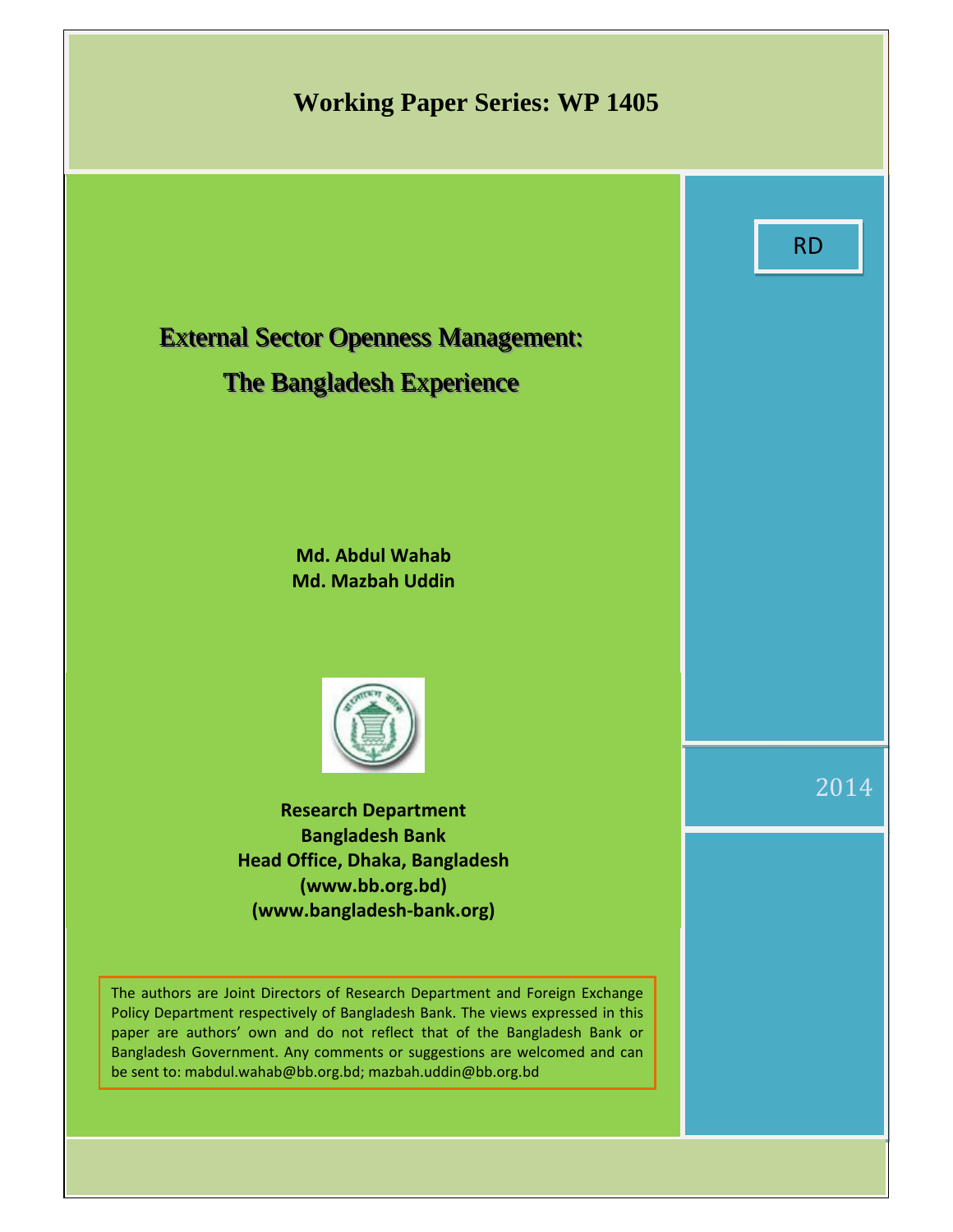#### **External Sector Openness Management: The Bangladesh Experience**

\* Md. Abdul Wahab \* Md. Mazbah Uddin

#### *Abstract*

*Bangladesh has had impressive growth in exports, remittances and foreign exchange reserve in recent year. By analyzing the liberalizing regime from 1979 to this date by adopting a comprehensive approach, this paper concludes that there is significant evidence in the short run as well as in the long run of external sector openness and economic growth. The degree of country's openness in terms of exports plus imports of GDP increased to 47 per cent in FY2013 from 21 per cent in FY1979. The exports to GDP ratio increased to 12 per*  cent in FY2000 from 4 per cent in FY1980. It rose even further to 21 per cent in FY2013. With limited opening of *the country's capital account, FDI inflows accelerated to USD 17.3 billion in FY2013 from only USD 383 million in FY2000. Along with the increasing trend of remittances inflows, the country experienced surplus current account balance since FY2002 except for a deficit recorded in FY2011 and FY2012; in FY2013 the current account surplus amounted to USD 2.53 billion. Nevertheless, the country's reserve rose to the comfortable level at USD 20.3 billion as on 4 June 2014 (equivalent of 6 months of imports payments) from USD 1.6 billion at the end of FY2000 (equivalent of 2 months of imports). These developments in the country's external sector were, however, free from the contagion effect of the recent global financial crisis. Presently, the economy is also cushioned because of its limited openness. Undoubtedly, the successes evidenced ensue from well- managed external sector related policies and reforms.* 

**Key words:** external sector, openness, financial liberalization, foreign exchange, capital account

#### **Introduction**

 $\overline{a}$ 

External sector openness entails both trade liberalization and capital account liberalization, the latter being one of the components of financial liberalization. The existing literature suggests that both developed and developing countries have gained by opening their economies. From the nineteen-nineties, Bangladesh embarked on a path of accelerated reforms for financial sector development and increased openness to global trade and financial flows, to spur investment and output growth. Starting from the mid eighties, Bangladesh had gradually introduced various liberalization measures. The process was initiated by liberalizing its international trade by gradually minimizing the number of items hitherto restricted for trade, by reduction of tariff level and tariff dispersion, by simplification and rationalization of the tariff structure, by deregulation of the import process as well as by providing various export incentives such as Export Performance Licensing, Export Performance Benefit Scheme, Special Bonded Warehouse Scheme, Back to Back LC System, Export Credit Guarantee Scheme, Export Development Fund, and by allowing retention of exchange earnings, etc. Joining WTO from inception enabled trade and tariff liberalization.

The authors are Joint Directors of Research Department and Foreign Exchange Policy Department respectively of Bangladesh Bank. The views expressed in this paper are authors' own and do not reflect that of the Bangladesh Bank or Bangladesh Government. Any comments or suggestions are welcomed and can be sent to: mabdul.wahab@bb.org.bd; mazbah.uddin@bb.org.bd.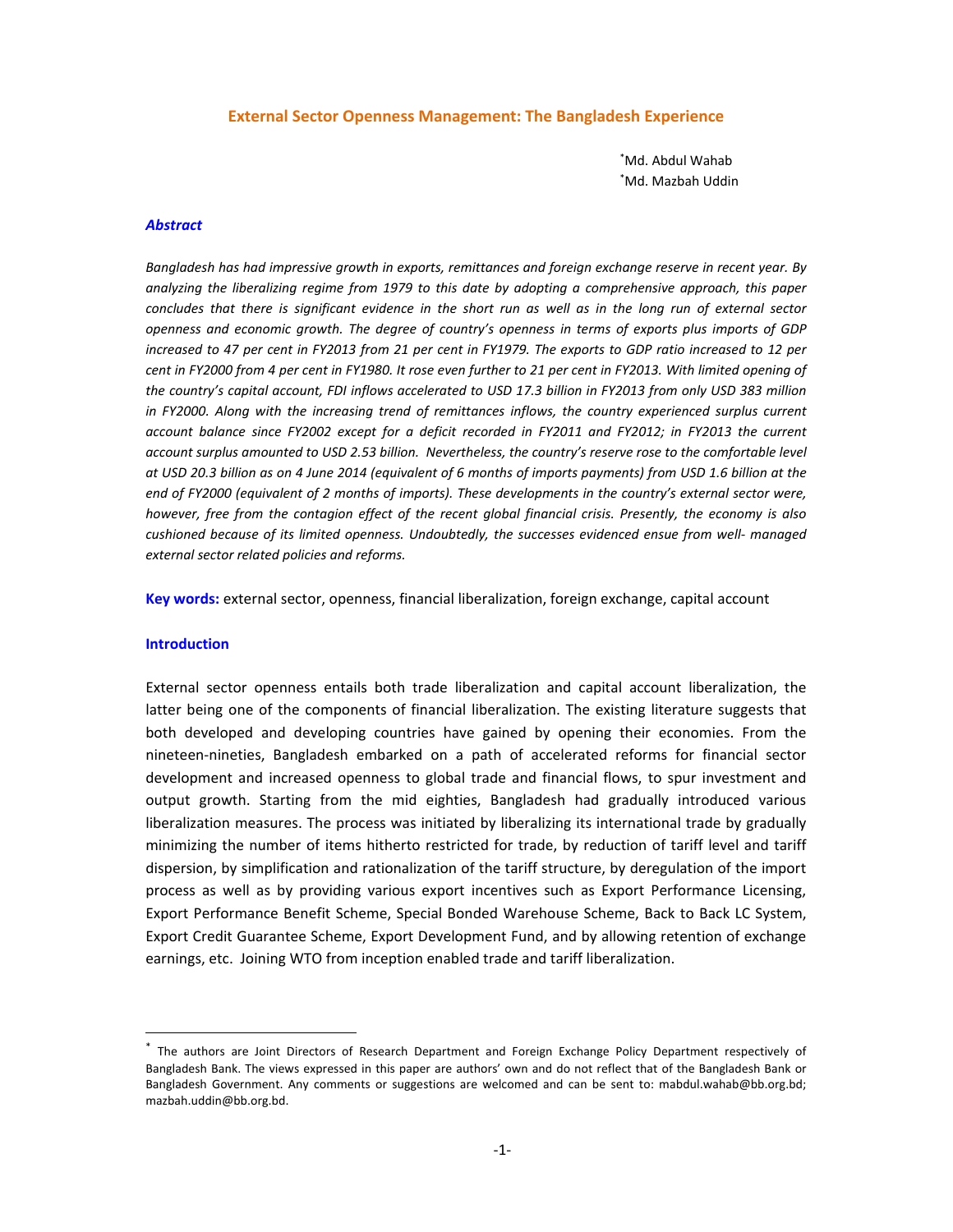In the arena of foreign exchange regime liberalization, full convertibility of Taka for current external transactions came about by the mid-nineties. The exchange rate of Taka was floated with marketbased flexibility in 2003. The range of foreign exchange regulations that allowed residents' access to foreign exchange for current account transactions have been expanded. Although resident- owned capital is yet to be permitted to move abroad, a series of measures has been adopted to attract flows of foreign investment. In financial liberalization, market-based interest rate policy was replaced to allow for directed lending and dictated interest rate policies in the early nineteennineties. This was followed by a number of other related measures, including new loan loss provision system, prescribing guidelines in key areas, and adoption of Basel-I, II & III.

How these measures for the greater openness of the country's external sector affected the overall economy and extended it is the main objective of this paper. This paper also examines Bangladesh's external sector openness in Section II. Impact of different policy measures and the development of the country's macroeconomic scenario and external sector are analyzed in Section III. The paper reviews different reforms and management issues on external sector openness in Section IV while Section V offers concluding remarks. The paper has been prepared based on secondary data and regulations adopted by Bangladesh.

## **II. Measuring Bangladesh's external sector integration**

It is evident that Bangladesh economy has become more open and has integrated with an extended degree with the global economy during the last decade by adopting different policy measurers.

| <b>Policy Criteria</b>                      | <b>Status</b>               |  |  |  |
|---------------------------------------------|-----------------------------|--|--|--|
| <b>Exchange Rate</b>                        | Unified                     |  |  |  |
| Exchange Rate determination                 | Floating                    |  |  |  |
| Payment convertibility                      |                             |  |  |  |
| Current account                             | Yes                         |  |  |  |
| Capital account                             | Limited                     |  |  |  |
| Import restrictions                         |                             |  |  |  |
| Import licensing                            | No                          |  |  |  |
| QRs on imports                              | No                          |  |  |  |
| State monopolies                            | No                          |  |  |  |
| Tariff structure                            |                             |  |  |  |
| Top Rate, FY2013                            | 25                          |  |  |  |
| Average Protective Rate FY2013              | 13.9                        |  |  |  |
| Tariff slabs (customs duty)                 | 0, 3, 5, 12, 25             |  |  |  |
| Para-tariffs                                | <b>Supplementary Duties</b> |  |  |  |
| Existence of high level of NTBs             | No                          |  |  |  |
| Trade Openness (trade to GDP ratio) in FY13 | 47 %                        |  |  |  |

## **Table 1: A Snapshot of Bangladesh's external sector**

Note: NTBs: Non-tariff barriers.

Indeed, the country is now recognized as a 'trade dependent economy' and is no longer seen as an 'aid dependent economy'. The country's openness indicator measured by total exports plus total imports in per cent of nominal GDP increased from 18.5 per cent in FY1990 to 30.0 per cent in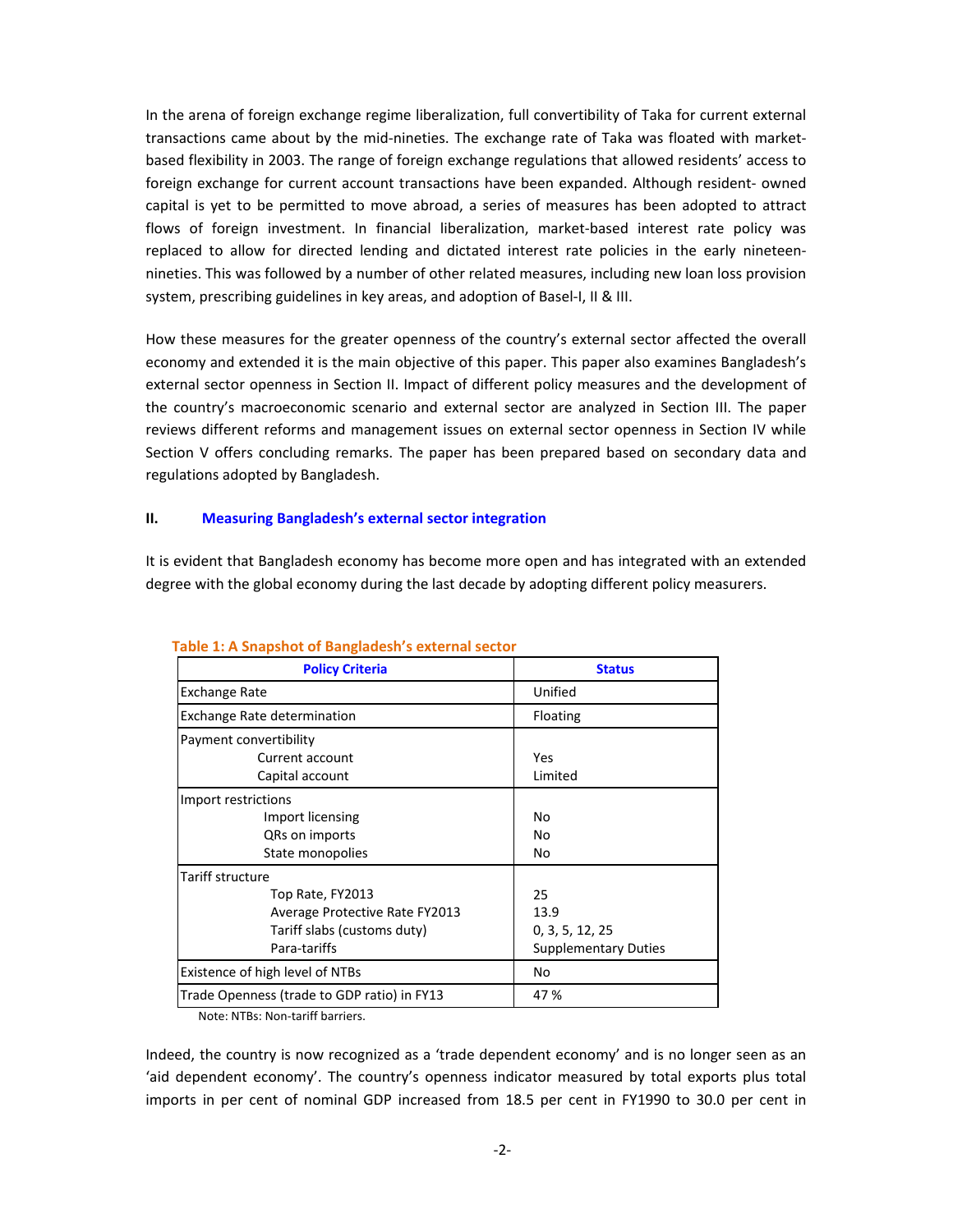FY2000. Throughout the decade, the growth of the ratio increased remarkably to 47.1 per cent in FY2013 (Chart 1). In terms of openness indicator, the figures reveal that in FY2013, the Bangladesh economy was more open compared to other economies in the SAARC region. In India, total trade (exports earnings plus imports payments) to GDP ratio increased to 43.5 per cent in FY2013 from 35.4 per cent in FY2010. Likewise, the Sri Lanka and Pakistan economies experienced a fall in the ratio in the last couple of years. For



| increased to 43.5 per cent in FY2013 from<br>FY1990-99<br>FY1980-89<br>FY2000-05<br>FY2006<br>FY2010<br>FY1972-79<br>FY2008<br>FY2009<br>FY2013<br>FY2007<br>FY2011<br>FY2012<br>FY2013<br>FY2013<br>FY2013<br>35.4 per cent in FY2010. Likewise, the Sri<br>Lanka and Pakistan economies experienced a<br>Bangladesh<br>Indiari Lankakistan<br>Source: Bangladesh Bank, Bangladesh Bureau of Statistics and Export<br>fall in the ratio in the last couple of years. For<br><b>Promotion Bureau</b><br>instance, the openness indicator in Sri Lanka declined to 42.3 per cent in FY2013 from its highest<br>level of 66.7 per cent in FY2004 and in case of Pakistan it came down from 35.5 per cent in FY2006 to<br>27.2 per cent in FY2013. A view of exchange arrangements and exchange restrictions on capital flows<br>of the major economies of the SAARC region is offered in Appendix-I.<br>Table 2: Bangladesh Economy: Degree of Openness and Extent of Globalization |               |                |               |               |               |               |                                 |               |               |
|-----------------------------------------------------------------------------------------------------------------------------------------------------------------------------------------------------------------------------------------------------------------------------------------------------------------------------------------------------------------------------------------------------------------------------------------------------------------------------------------------------------------------------------------------------------------------------------------------------------------------------------------------------------------------------------------------------------------------------------------------------------------------------------------------------------------------------------------------------------------------------------------------------------------------------------------------------------------------------------|---------------|----------------|---------------|---------------|---------------|---------------|---------------------------------|---------------|---------------|
| <b>Indicator</b>                                                                                                                                                                                                                                                                                                                                                                                                                                                                                                                                                                                                                                                                                                                                                                                                                                                                                                                                                                  | <b>FY1972</b> | <b>FY1979</b>  | <b>FY1989</b> | <b>FY1999</b> | <b>FY2009</b> | <b>FY2010</b> | In million USD<br><b>FY2011</b> | <b>FY2012</b> | <b>FY2013</b> |
| Export $(X)$                                                                                                                                                                                                                                                                                                                                                                                                                                                                                                                                                                                                                                                                                                                                                                                                                                                                                                                                                                      | 356.8         | 618.8          | 1291.6        | 5312.9        | 15565.2       | 16204.7       | 22928.2                         | 24301.9       | 27027.4       |
| Import (M)                                                                                                                                                                                                                                                                                                                                                                                                                                                                                                                                                                                                                                                                                                                                                                                                                                                                                                                                                                        | 863.5         | 2459.0         | 3375.0        | 8006.0        | 22511.0       | 23738.0       | 33658.0                         | 35516.0       | 34084.0       |
| Remittances (R)                                                                                                                                                                                                                                                                                                                                                                                                                                                                                                                                                                                                                                                                                                                                                                                                                                                                                                                                                                   | n.a           | n.a            | 770.8         | 1705.7        | 9689.2        | 10987.4       | 11650.3                         | 12843.4       | 14461.2       |
| FDI inflows                                                                                                                                                                                                                                                                                                                                                                                                                                                                                                                                                                                                                                                                                                                                                                                                                                                                                                                                                                       | n.a           | n.a            | n.a           | 394.1         | 960.6         | 913.0         | 779.0                           | 1194.9        | 1730.6        |
| Portfolio investment (net)                                                                                                                                                                                                                                                                                                                                                                                                                                                                                                                                                                                                                                                                                                                                                                                                                                                                                                                                                        | n.a           | n.a            | n.a           | $-6.0$        | $-159.0$      | $-117.0$      | 109.0                           | 240.0         | 287.0         |
| Total globalization                                                                                                                                                                                                                                                                                                                                                                                                                                                                                                                                                                                                                                                                                                                                                                                                                                                                                                                                                               | 1246.4        | 3605.8         | 6433.4        | 16279.7       | 49756.9       | 53315.1       | 70156.6                         | 75635.2       | 78989.2       |
| Trade balance (X-M)                                                                                                                                                                                                                                                                                                                                                                                                                                                                                                                                                                                                                                                                                                                                                                                                                                                                                                                                                               | $-506.7$      | $-1840.2$      | $-2083.4$     | $-2693.1$     | $-6945.8$     | $-7533.4$     | $-10729.8$                      | $-11214.1$    | $-7056.6$     |
| <b>Current account balance</b>                                                                                                                                                                                                                                                                                                                                                                                                                                                                                                                                                                                                                                                                                                                                                                                                                                                                                                                                                    | n.a           | $-331.4$       | $-1386.0$     | $-477.0$      | 2416.0        | 3724.0        | -1686.0                         | -447.0        | 2525.0        |
| (CAB)                                                                                                                                                                                                                                                                                                                                                                                                                                                                                                                                                                                                                                                                                                                                                                                                                                                                                                                                                                             |               |                |               |               |               |               |                                 |               |               |
| <b>Degree of openness</b>                                                                                                                                                                                                                                                                                                                                                                                                                                                                                                                                                                                                                                                                                                                                                                                                                                                                                                                                                         | 18.5          | 21.1           | <b>17.8</b>   | 29.1          | 42.6          | 39.8          | 50.5                            | 51.5          | 47.1          |
| <b>Extent of Globalization</b>                                                                                                                                                                                                                                                                                                                                                                                                                                                                                                                                                                                                                                                                                                                                                                                                                                                                                                                                                    | 18.9          | 24.7           | 24.5          | 35.6          | 55.7          | 53.1          | 62.7                            | 65.2          | 60.8          |
| X as % of M                                                                                                                                                                                                                                                                                                                                                                                                                                                                                                                                                                                                                                                                                                                                                                                                                                                                                                                                                                       | 41.3          | 25.2           | 38.3          | 66.4          | 69.1          | 68.3          | 68.1                            | 68.4          | 79.3          |
| CAB as % of GDP                                                                                                                                                                                                                                                                                                                                                                                                                                                                                                                                                                                                                                                                                                                                                                                                                                                                                                                                                                   | 0.0           | $-2.3$         | $-5.3$        | $-1.0$        | 2.7           | 3.7           | $-1.5$                          | $-0.4$        | 1.9           |
| External Debt as % of GDP                                                                                                                                                                                                                                                                                                                                                                                                                                                                                                                                                                                                                                                                                                                                                                                                                                                                                                                                                         | 0.0           | 21.9           | 37.7          | 32.5          | 23.3          | 20.3          | 19.7                            | 19.0          | 17.5          |
| Foreign Exchange Reserve                                                                                                                                                                                                                                                                                                                                                                                                                                                                                                                                                                                                                                                                                                                                                                                                                                                                                                                                                          | 270.5         | 413.6          | 913.0         | 1523.0        | 7471.0        | 10750.0       | 10912.0                         | 10364.0       | 15315.0       |
| Reserve cover import (month)                                                                                                                                                                                                                                                                                                                                                                                                                                                                                                                                                                                                                                                                                                                                                                                                                                                                                                                                                      | 4             | $\overline{2}$ | 3             | 2             | 4             | 5             | 4                               | 4             | 5             |
| GDP (current market price)                                                                                                                                                                                                                                                                                                                                                                                                                                                                                                                                                                                                                                                                                                                                                                                                                                                                                                                                                        | 6604.4        | 14612.9        | 26224.8       | 45712.7       | 89359.8       | 100364.9      | 111943.8                        | 116073.5      | 129862.0      |
| Note: n.a= not available<br>Source: Bangladesh Bank, Export Promotion Bureau, Ministry of Finance.<br><b>External sector openness and economic performance in Bangladesh</b><br>Ш.<br>In fact, external sector openness is closely associated with the overall economic development of an<br>economy as well as the process of movement of resources from a surplus country to a deficit<br>country. In Bangladesh, strengthened policy frameworks and strong macroeconomic fundamentals<br>along with current account convertibility and limited openness of capital account, significant                                                                                                                                                                                                                                                                                                                                                                                        |               |                |               |               |               |               |                                 |               |               |

#### **Table 2: Bangladesh Economy: Degree of Openness and Extent of Globalization**

## **III. External sector openness and economic performance in Bangladesh**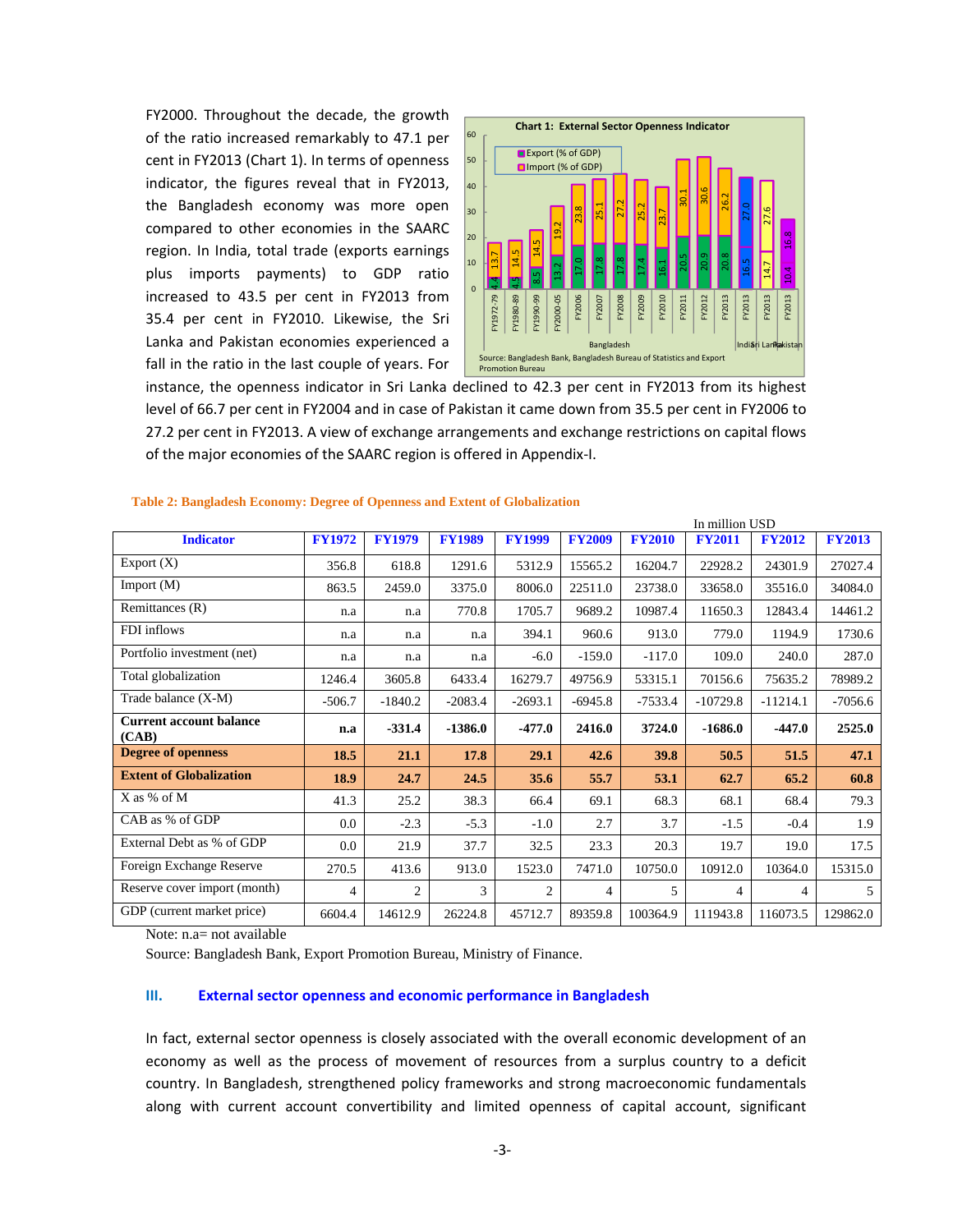increase of exports values and remittance flows have bolstered the country's economic growth. Moreover, external debts have become sustainable since they are largely concessional. Higher foreign exchange reserve has also been of comfort. The major economic indicators, such as real GDP growth, trade balance, FDI inflows and BOP are discussed in the following sections.

#### **Global integration and economic growth**

**Macroeconomic performance in Bangladesh has been buoyant and momentum is indicative of real GDP growth:** Signs of recovery of the 2008's global financial crisis in advanced economies are clear while some emerging market economies (EMEs) are also showing signs of a strong turnaround. The Bangladesh economy continues its buoyant performance. Since FY2004 it has achieved around 6.0 per cent annual growth, led by strong growth in industry, steady expansion in agriculture, and with major contribution from the service sector (which accounts for around half of the total GDP). The GDP growth has been driven largely by robust exports and strong increase in domestic demand. It is evident that increased capital flows have accelerated overall economic activities of the country.

Outlays related to incentive packages from national budget have provided support to affected sectors and have extended the social safety net to uphold domestic demand and economic activities. Moreover, BB is maintaining a financial inclusion policy and growth-supportive monetary policy stance to maintain momentum in economic activities. As a result, the country's economy has evidenced 6.0 per cent real GDP growth in FY2013, although this is slightly lower than the 6.7 percent achieved in FY2011 (Chart-2). Although country-wide stoppages for political unrest occurred during the first seven months of FY14, very recently BBS has estimated 6.1 per cent growth of GDP for the year based on trends and performances of economic indicators. In contrast, the IMF has estimated 5.7 per cent growth for FY2014.



In Bangladesh, the data show that growth performance started to improve in the 1990s. During 1990s, the average GDP growth rate increased to 4.8 per cent from 3.3 per cent in 1980s. During FY2000 to FY2005, the average growth rate was above 5 per cent. Growth was achieved at 6.3 per cent in FY2004 and in the following years the growth performance remained over 6 per cent except in FY2009 when it declined to 5.9 due mainly to the adverse effect of 2008's financial crises and to political unrest in the country. Significantly, the structure of the economy has been transformed,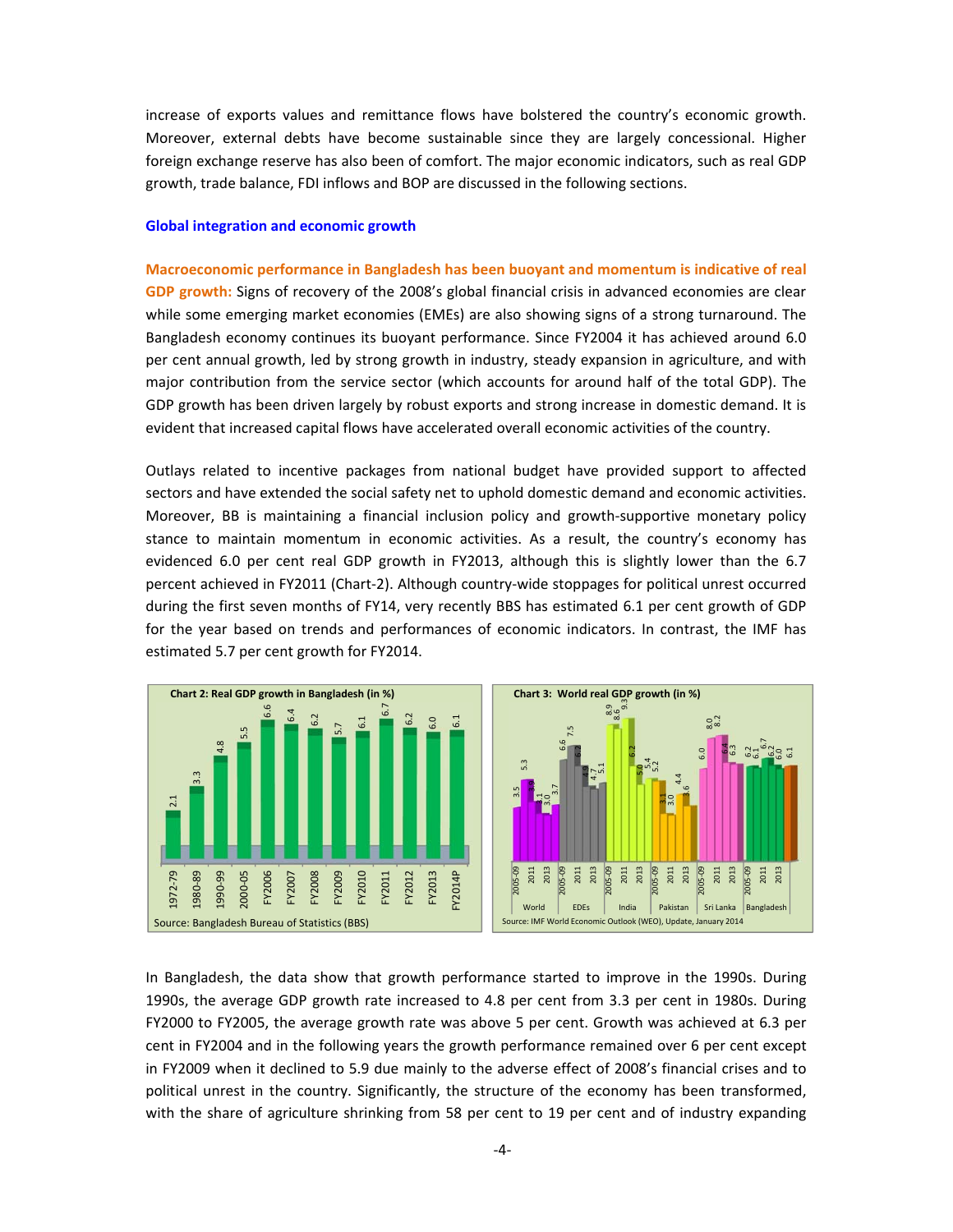from 10 per cent to 32 per cent in FY 2013 from FY1973. Service sector contribution has also increased significantly and currently accounts for almost half of the GDP. The greater openness of the country's economy along with improved macroeconomic management have catalyzed economic agents and led to accelerated GDP growth.

#### **External sector developments**

The external sector indicators— export, import, inflows of remittances, FDI and portfolio investment— have showed signs of improvement since late 1990s and over the years the trend has continued.

**Merchandise exports: Steady and robust export growth has contributed to increase domestic production.** Both the volume and value of exports have increased gradually in the last two decades. During 1980s, on average, Bangladesh earned only USD 0.44 billion from exports, which was only 4.0 per cent of nominal GDP. This has increased almost twenty times in the next three decades. The exports receipts recorded at USD 15.57 billion in FY2009 (17.4 per cent of GDP) and gradually increased to USD 27.03 billion in FY2013 (20.8 per cent of GDP). Except 41.5 per cent recorded growth in FY2011, exports growth has been moving on at almost around 10 per cent during the last couple of years (Chart 4).

Exports pattern has shifted to manufacturing products from agro-based primary products due to increased integration with the world economy. This is vastly different from the situation prevailing in the early 1980s. In that period jute and jute products of primary products category were the main export items. There has been a notable change in the composition of exports goods. During the

1980s the contribution of primary products in total exports was 30.0 per cent while manufacturing products contributed 70.0 per cent (of which readymade garments was 22.0 per cent). The scenario changed over the years; the contribution of industrial products increased significantly. In FY2013 manufacturing products accounted for 95.0 per cent of total merchandise exports of which the contribution of readymade garments (including knitwear) was 79.0 per cent; primary products accounted for only 5.0 per cent at this time.



| <b>Sector</b>                 | <b>FY80-89</b> | <b>FY90-99</b> | <b>FY00-08</b> | <b>FY09</b> | <b>FY10</b> | <b>FY11</b> | <b>FY12</b> | <b>FY13</b> |
|-------------------------------|----------------|----------------|----------------|-------------|-------------|-------------|-------------|-------------|
| 1. Primary products           | 29.9           | 13.4           | 7.2            | 5.4         | 5.6         | 5.5         | 5.7         | 5.2         |
| 2. Manufacturing<br>products  | 70.1           | 86.6           | 92.8           | 94.6        | 94.4        | 94.5        | 94.3        | 94.8        |
| of which Readymade<br>Garment | 22.0           | 61.9           | 75.3           | 78.5        | 79.3        | 77.1        | 78.1        | 78.5        |

#### **Table 3: Sector-wise exports (per cent of total)**

Source: Export Promotion Bureau.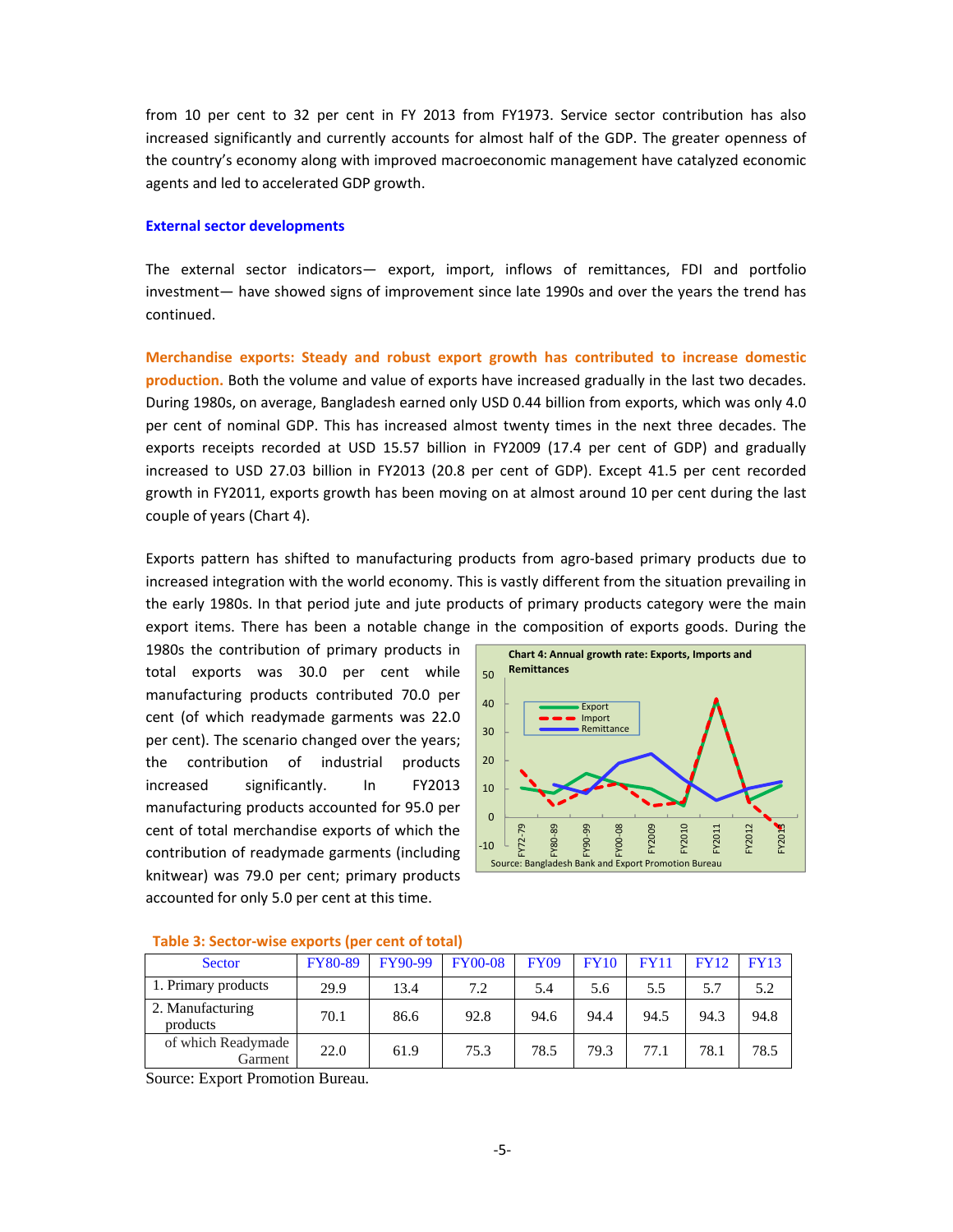**Imports payment: Imports of intermediate goods for domestic industries increased**. The supportive measures to gear-up export-led growth, imports of raw-materials and capital machineries, increased over the periods that contributed to the increase of imports. In FY1972-79, year average imports payment (c&f) amounted USD 1.46 billion (13.5 per cent of GDP) and increased to USD 8.37 billion in

FY2000 (17.8 per cent of GDP). With this continuous increase, imports payment stood at USD 34.08 billion in FY2013 (26.2 per cent of GDP). Imports of raw materials for manufacturing industries increased significantly to 25 per cent in FY2013 from 14 per cent in FY1995 due to emphasis on domestic industrial production. The share of imports of primary goods remained same at 12-13 per cent, except reducing the share of others sector to 58 per cent in FY13 from 68 per cent in FY95.



**Current account balance: Improved current account balance is maintaining by the strong growth of exports and remittance earnings.** Current account balance (CAB) of Bangladesh recorded a deficit accounted USD 326.8 million and clustered around 3.0 per cent of GDP in 1970s. The CAB deficit

became wider in 1980s, in average accounted USD 869 million (4.4 per cent of GDP). During 1990s the deficit narrowed and improved. Following that the CAB recorded a surplus, amounted USD 157.0 million in FY2002 (0.3 per cent of GDP). The trends of surplus continued to FY2010 except a deficit accounted USD 518.0 million in FY2005. CAB recorded a surplus accounted USD 3724.0 million in FY2010 (3.7 per cent of GDP) (please see table 2). Next two years CAB became deficit and again in FY2013 it improved followed by a surplus amounted USD 2525 million.

**Foreign Exchange reserve: Comfortable foreign exchange reserve continued.** The foreign exchange reserve stood at USD 20.3 billion on 4 July 2014 (equivalent to about 6 months of imports). In Bangladesh, form its independence to FY1991, amount of foreign exchange was very small and below billion; it covered only 2 months of imports. The sign of improvements observed in FY1992. Reserve reached to a



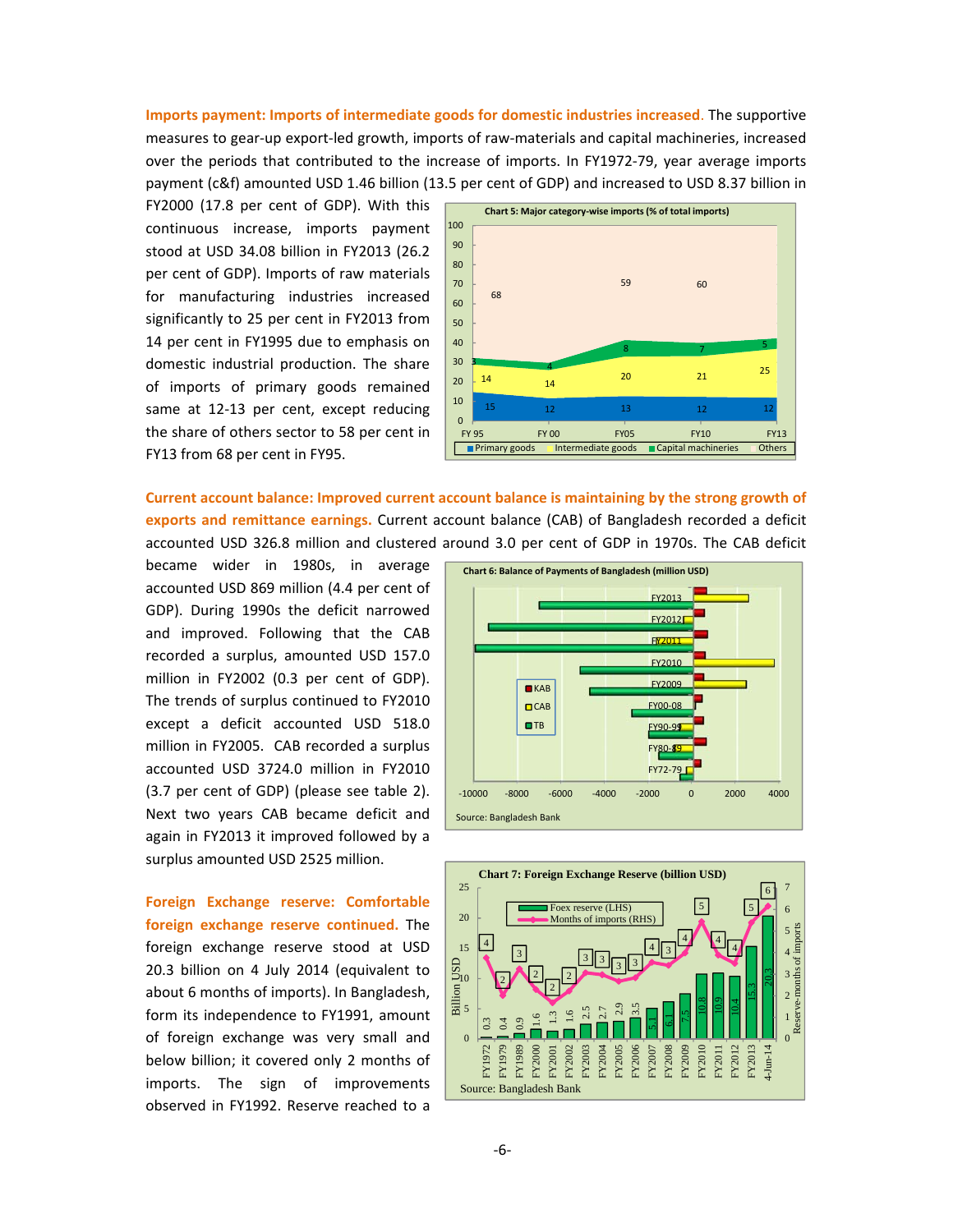figure in billion accounted USD 1.6 billion in FY1992. Though the improvements continued to FY1995, further it became to fall during FY1996 to FY2001. However, reserve increased to USD 3.1 billion (equivalent to about 6 months of imports) in FY1995 that again came down to USD 1.3 billion (around 2 months of imports) in FY2001. Furthermore, the sign of improvement was shown in FY2003 and continued till date. During FY2010 to FY2012, the reserve position was above 10 billion. In end FY2013, reserve increased to USD 15.3 billion (equivalent of 5 months of imports) and further reached to USD 20.20 billion at end May 2014 (equivalent more than 6 months of imports). A strong export growth and remittance inflows contributed to build up the comfortable foreign exchange reserve.

**Foreign Direct Investment (FDI): Both foreign direct and portfolio investments showed increasing trend.** Foreign direct investment (FDI) is a potent weapon for the development of any economy, especially in Emerging Market Economies (EMEs) by bridging the saving investment gap. It contributes to build up physical capital, create employment opportunities, develop productive capacity, enhance skills of local labor through transfer of technology and managerial know-how, and help to integrate domestic economy with the global economy. Capital flows not only enable recipient countries to achieve higher growth without sacrificing their current consumption but also provides befits foreign investors by earning higher returns on their capital investment. Over the last decades, almost all developing Asian economies including Bangladesh have progressively adopted more open policies toward FDI flows and this trend is likely to continue in the foreseeable future.



Bangladesh has a number of positive attributes to attract foreign investors from both developed and developing countries. Low wage rates compared to any other Asian countries, stable and single digit inflation, reasonably stable exchange rate, investment friendly custom regulations without any discrimination between foreign and domestic investors, tax holidays, and special investment zones with attractive incentive packages are available for foreign investors. Besides, tax-free access of Bangladeshi products in almost all developed countries such as EU, Canada and Australia and the benefit of double tax avoidance agreement with 28 countries, easy repatriation of profit and capital are also encouraging factors for FDI inflows. Nevertheless, Bangladesh could not attract significant amount of FDI inflows though the increasing trends of FDI inflows has continued. In Bangladesh, FDI stock rose to USD 8.36 billion at end FY 2013 (6.4 per cent of GDP) from USD 3.37 billion (5.6 per cent of GDP) in FY2005 (Chart 8). On the other hand, due mainly to the narrow capital market of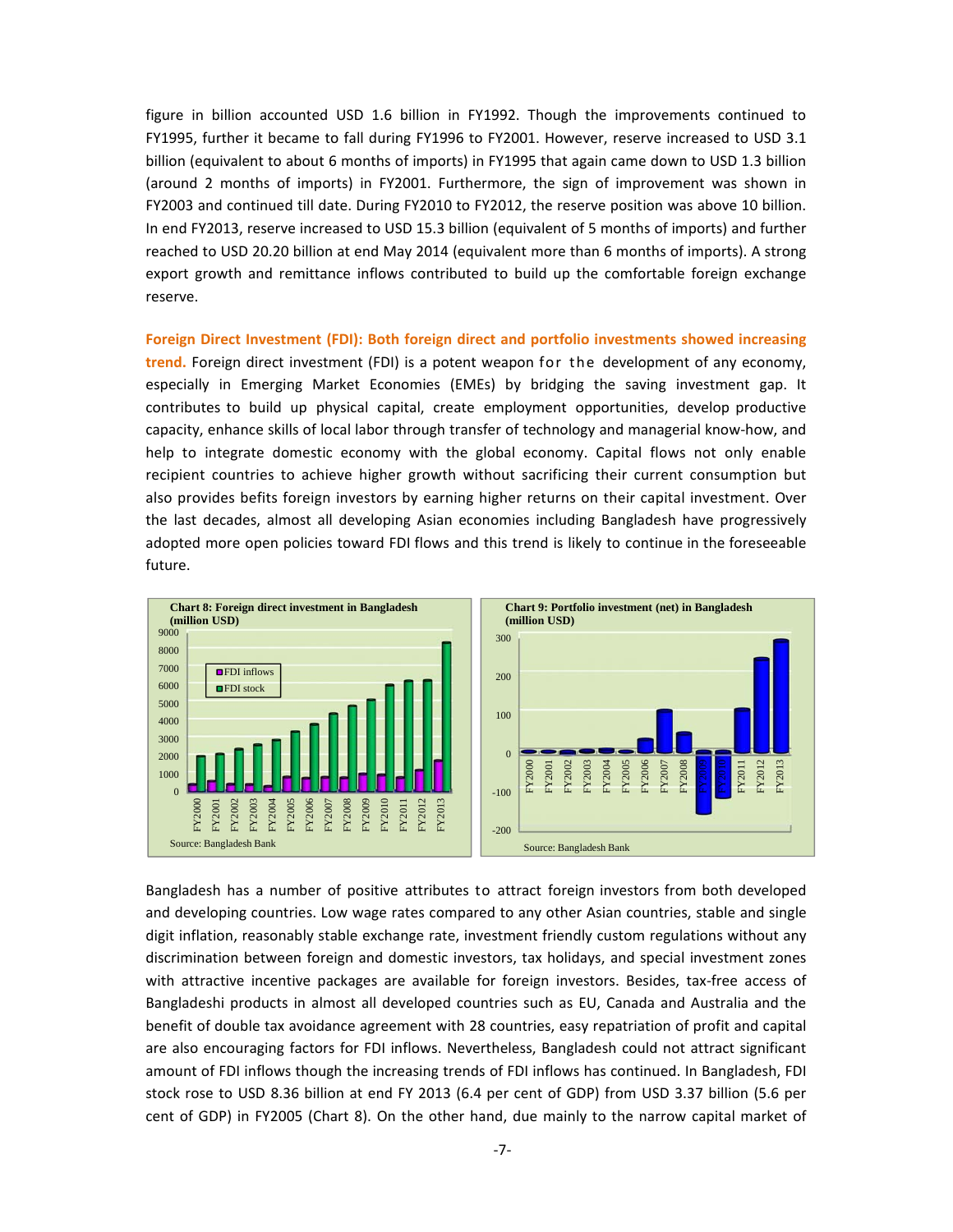Bangladesh portfolio investment inflows and providing different incentives to attract portfolio investment inflows was also not notable (Chart 9).

Despite the country's sound macroeconomic fundamentals FDI inflow levels remain substantially lower in Bangladesh than in any peer group of countries. High cost of land, deficiencies of gas and power supplies and political instability are likely to be the main constraints to deter more FDI inflows. These constraints needed to be address to increase the kind of large FDI inflows aiming to attain the growth vision of the Government of raising the county's per



capita GNI to the upper middle income country group by 2020.

**Government External borrowing and debt sustainability in Bangladesh: Significant reduction in debt ratios supports debt sustainability in the medium to long term.** Bangladesh government possesses a favorable debt profile split between domestic and external debt to meet the deficit financing of the budget like some other countries. The Bangladesh Government's external debt to

GDP averaged 37 per cent during FY1980 to FY2000, reaching an all time high of 45 per cent in FY1994. The situation has improved gradually since then because of the adoption of different policy measures to improve overall economic activities. From FY2001 to the present, the ratio was recorded at an average of 27 per cent. External debt to GDP ratio came down to 20 percent in FY2010 and further reduced to 18 per cent in FY 2013 (Chart 11). In the same way, government borrowing from domestic sources has remained constant around at 17 per cent of GDP during last decade.

However, a closer look at the country's external debt reveals that most external debts of Bangladesh are from multilateral and bilateral sources and on concessional terms (they accounted for almost 81 per cent of the total external debt at end FY2013). The reports of the IMF, World Bank and other agencies reveal that the situation h is improving gradually and the level of



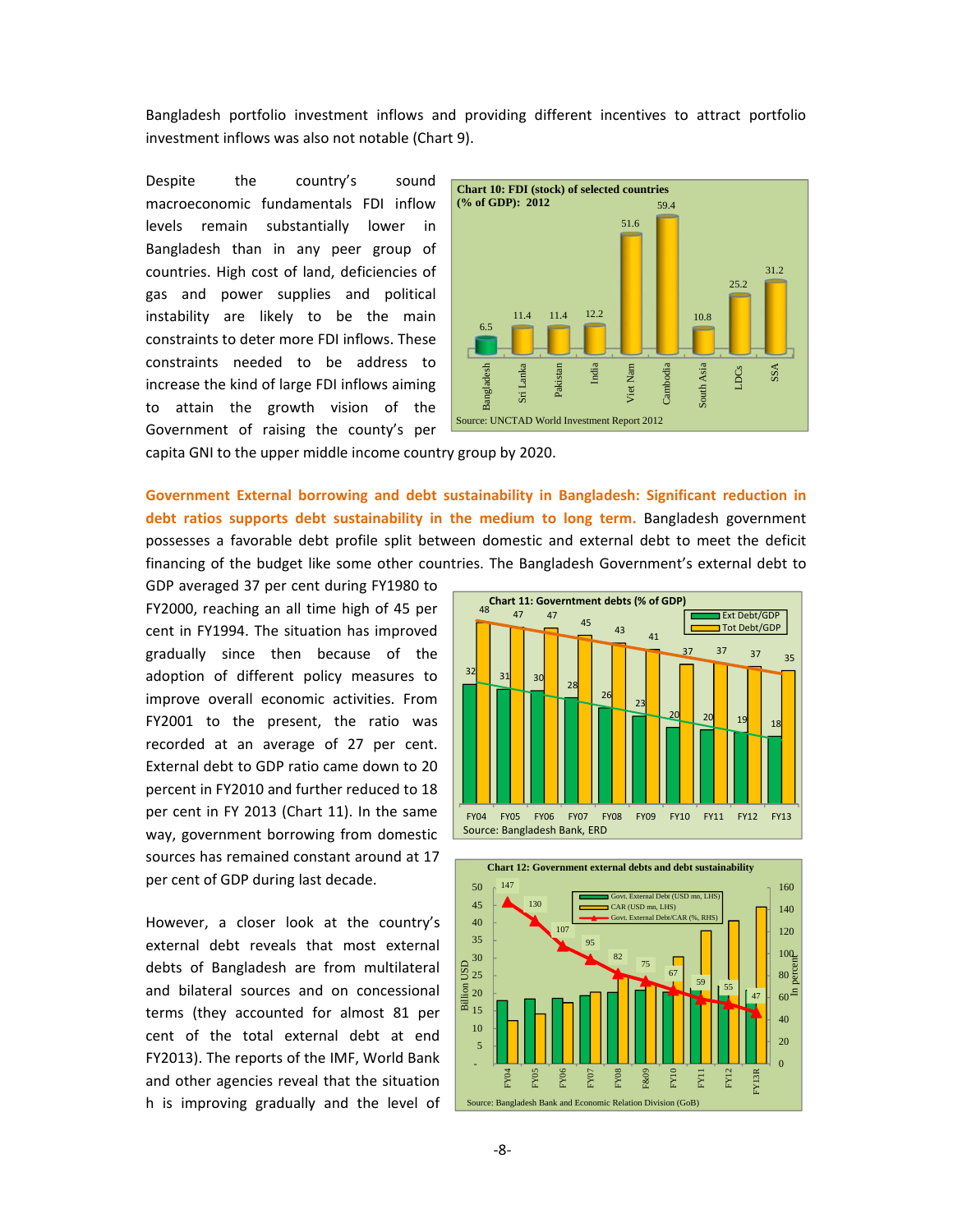debt stock is sustainable now. The result of debt sustainability analysis (DSA) based on major macroeconomic developments and borrowing needs updated on May 2013 indicates Bangladesh remain at low risk of debt distress.

In the same way, an assessment made by IMF has revealed that the current and projected structure of external financing does not raise external vulnerability concerns. The authorities should continue to seek maximum concessional base external financing and all non-concessional borrowing needs must be focused on high-impact projects, supported by improved investment selection projects. Such borrowings, however, should be closely scrutinized and monitored to ensure full transparency and sound governance. The debt service liability is modest at around 4.1 per cent of exports receipt. Moreover, debt to current account receipts (CAR= export earnings + workers' remittances + other foreign exchange receipts) ratio has showed a significant improvement in the last decade and the ratio decreased to 47 per cent in end FY2013 from 147 per cent in FY2004 (chart 12). Here, it is to be noted that that following the experiences of Sri Lanka, Bangladesh has taken an initiative to issue sovereign bonds aimed at reducing borrowing from the domestic banking sector. Yield of the bond will be determined by benchmarks facilities of private sector's issuance bond.

**Corporate sector borrowing from abroad: Borrowing from abroad by corporate sector has been allowed very recently.** Corporations established in Bangladesh are allowed to borrow on medium and long terms from abroad with prior permission of the Board of Investment. Proposals for such borrowings are being evaluated in terms of cost and viability by a high-powered committee headed by the Governor of Bangladesh Bank. Trends of corporate borrowing from abroad has been increasing gradually because of lower cost of fund and stable exchange rate; nevertheless, this amount is still not significant (2.1 per cent of GDP at end FY2013). External borrowings by the private corporate sector is well-managed and under full observation of the administration to eliminate the risk of unnecessary and costly borrowing and piling up of external debt burden.

| Year                   | -709   | FY10   | FY11   | EV11   | FY13   |
|------------------------|--------|--------|--------|--------|--------|
| Private Sector Ex Debt | 1605.5 | 1651.8 | 1584.5 | 1552.5 | 2731.1 |
| As % GDP               | 1.80%  | 1.65%  | 1.42%  | 34%.   | 2.10%  |

| Table 4: Corporate borrowing from abroad (in million USD) |  |  |
|-----------------------------------------------------------|--|--|
|-----------------------------------------------------------|--|--|

Source: Bangladesh Bank.

In addition, Bangladesh Bank is allowing buyers' credit for banks since 2012. Also banks are permitted to obtain short-term credit line from abroad for discounting export bills. Both initiatives have attracted enterprises. Evidence shows that the stock of short-term borrowing from abroad stood at USD 3.14 billion at the end of February 2014. Such substantial short-term borrowing (almost 16 per cent of foreign exchange reserve) is a signal to the authorities to take precautions since it may pose a risk to external liquidity as well as the exchange rate.

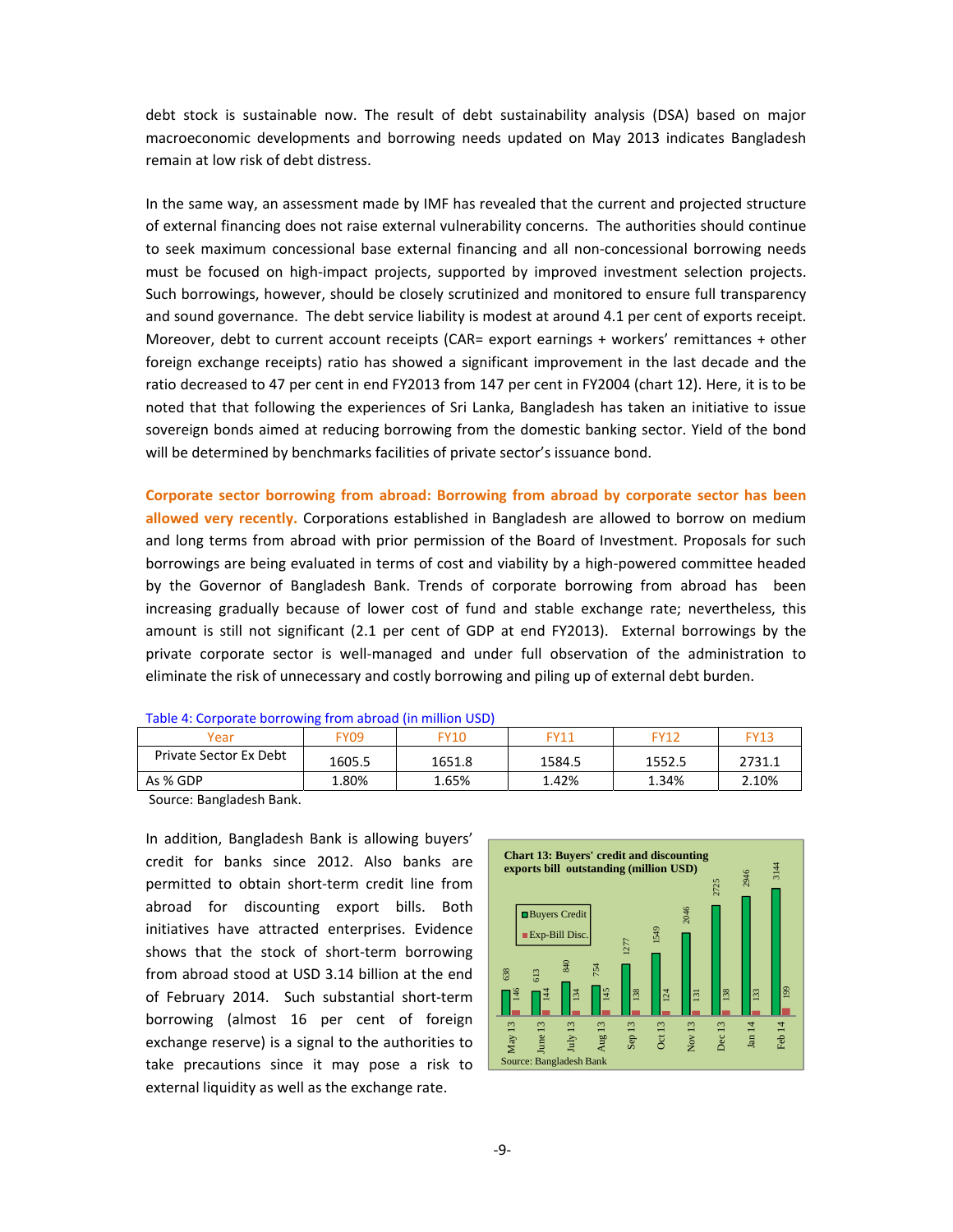Though as a resource-scarce country, corporate borrowings from external sources can potentially provide liquidity support for Bangladesh it may also bring risks for the financial sector. There have been many instances where a country struggled to pay its total foreign borrowing. Such a situation depreciates local currency as well as strains foreign exchange reserve. To avoid any risk policy makers are more concerned for financial sector stability.

## **IV. Management of Bangladesh's External Sector Openness: Reforms and measures**

## **Trade liberalization**

At the beginning of independence, Bangladesh followed a public sector-led, import-substituting industrialization strategy. Bangladesh started to take various reform measures from the early 1980s introducing the New Industrial Policy (NIP) in 1983 with the aim of improving competitiveness, enhancing economic efficiency, dismantling state enterprises' interventions, increasing participation of the private sector, and promoting export-led growth. As a continuation of the process, significant reforms have been implemented in terms of external sector openness, trade liberalization and relaxation of foreign exchange regulations. Both tariff and non-tariff barriers have been reduced while quantitative restrictions (QRs) on imports and deregulation of import procedures have been reduced. Throughout the1990s and afterwards, the liberation process continued with the objective of achieving adequate export growth, reducing trade gap, and increasing FDI inflows, all of which impacted directly on GDP growth. Throughout the last decade, Bangladesh economy achieved around 6 per cent GDP growth compared to the 4 per cent recorded till 1996.

In Bangladesh trade liberalization deepened in 1990s and was further accelerated after 2000. Under the liberalization program, different types of customs duty and number of tariff lines were reduced (Table 5). The maximum tariff rate which was as high as 350 per cent in FY1991 came down to 37.5 per cent in FY2000. The rate came down even further to 25 per cent in FY2005 and onward and it has now been fixed at 25 per cent.

Bangladesh government has also taken pragmatic initiatives to reduce average import duties in order to ensure availability of different kinds of raw materials, machinery and equipments to promote industrial outputs. Higher tariff rates for finished goods stand while the rates for intermediate goods and raw materials and machineries are relatively low and are even zero for importing export-oriented products.

| Year   | Number of           | <b>Operative Tariff</b>                                           | <b>Maximum</b>  | <b>Import Unweighted</b> | <b>Import Weighted</b>  | <b>MFN Unweighted</b>   |
|--------|---------------------|-------------------------------------------------------------------|-----------------|--------------------------|-------------------------|-------------------------|
|        | <b>Tariff Bands</b> | (%)                                                               | Tariff Rate (%) | Average Rate (%)         | <b>Average Rate (%)</b> | <b>Average Rate (%)</b> |
| FY1991 | 18                  |                                                                   | 350.0           | 88.6                     | 42.1                    | n.a                     |
| FY2000 | 5                   | 0,5,15,25, 37.5                                                   | 37.5            | 22.4                     | 13.8                    | n.a                     |
| FY2005 | 4                   | 0, 7.5, 15, 25                                                    | 25.0            | 16.3                     | 9.6                     | 16.5                    |
| FY2010 | 5                   | 0, 3, 5, 12, 25                                                   | 25.0            | 13.7                     | 6.5                     | 15.0                    |
| FY2011 | 5.                  | 0, 3, 5, 12, 25                                                   | 25.0            | 13.6                     | 6.1                     | 14.9                    |
| FY2012 | 5                   | 0, 3, 5, 12, 25                                                   | 25.0            | 13.6                     | 5.8                     | 14.8                    |
| FY2013 | 5                   | 0, 3, 5, 12, 25                                                   | 25.0            | 13.8                     | n.a                     | 15.0                    |
|        |                     | Source: National Board of Revenue (NBR). Note: n.a= not available |                 |                          |                         |                         |

## **Table 5: Tariff Structure of Bangladesh**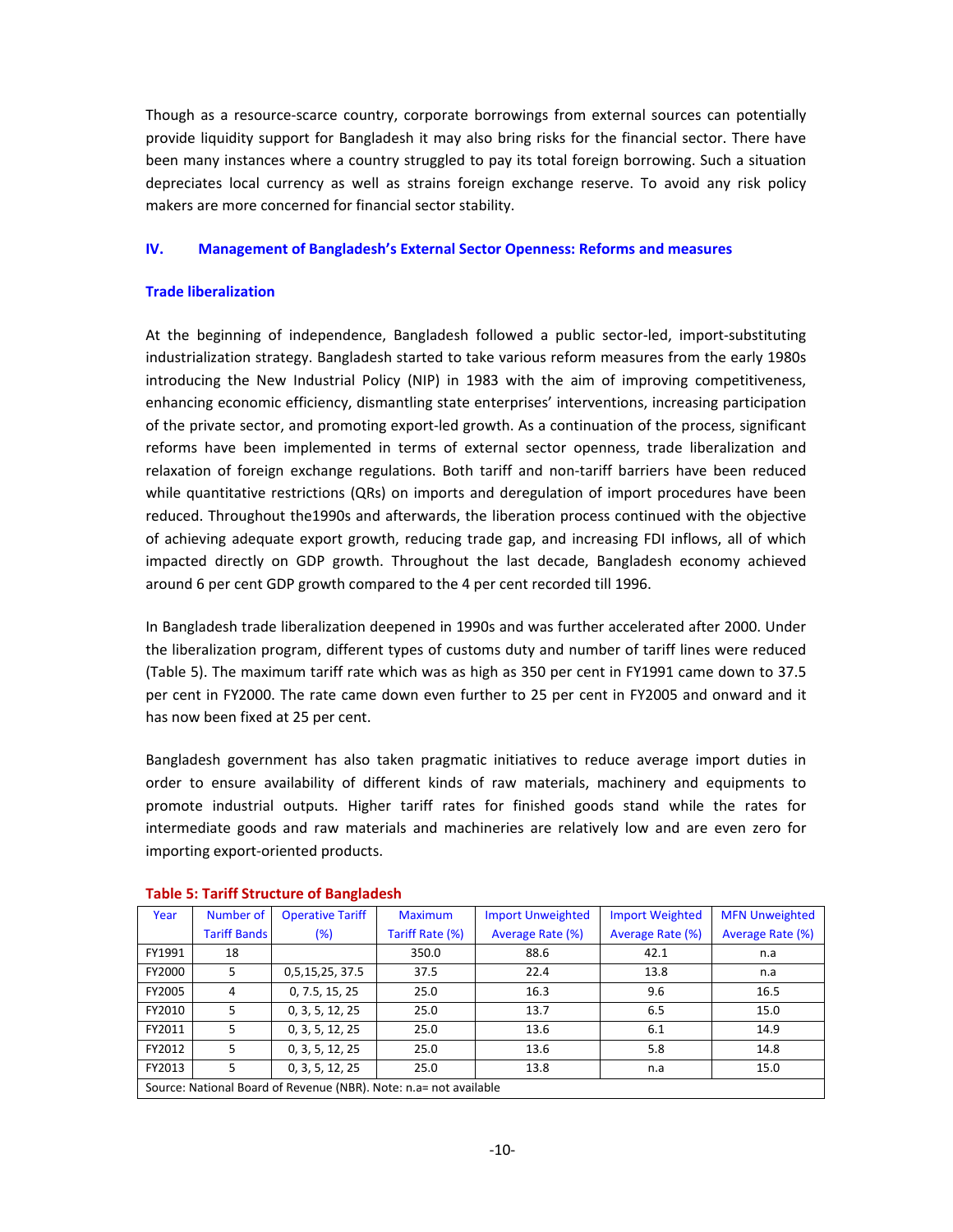Since the early nineteen-eighties to increase the access of Bangladeshi product into the global market, the process of publishing import and export policy has been continued on a regular basis (i.e. Import Policy 2012-2015, Export Policy 2012-2015). The import policy is devised to rationalize and simplify the trade regime by lowering tariff rates, phasing out the quantitative restrictions (QRs), and streamlining import procedures and tax reforms. Following the policies there has been a substantial reduction in the number of banned and restricted items. Whereas the total QR was 315 in FY1990 it has now been reduced to 63 in FY2006 and 18 in FY2013.

The government has attempted to promote exports through various measures. The policies adopted have emphasized the need to diversify the export base, make available raw material for exportable products, expand export destinations, stimulate higher value added-exports, improve the quality of exports, encourage the use of sustainable and environment-friendly technology, develop backwarded and forwarded linkage industries, ensure the best utilization of computer technology, facilitate e-commerce and undertake vigorous marketing efforts. Incentives are being provided to exporters in the form of reducing tariff and taxes for imports of raw materials, establishing export processing zones (EPZs), introducing Export Development Fund (EDF), considering special sectors, cash incentives, and duty drawbacks and through a number of other methods.

## **External sector liberalization**

Since the early 1990s, Bangladesh has entered into the global gateway by taking different policy measures on the issues of exchange rate, foreign exchange regulations, foreign financial flows, etc. Such continued efforts have substantially increased the integration of Bangladesh economy into the global economy. The important policy measures and developments in this regard are discussed in the following section.

## **Legal Framework of Foreign Exchange Transactions**

The Bangladesh Bank is empowered as administrator to regulate and manage foreign exchange transactions by the Foreign Exchange Regulation Act of 1947. In accordance with the Act, BB issues full 'Authorized Dealership (AD)' licenses for dealings in foreign exchange to scheduled banks. Nonbank financial institutions or other non-bank entities are not considered eligible as ADs for foreign exchange transactions. ADs are the only resident entities with general authorization to hold foreign exchange both in Bangladesh and abroad. Their holdings in foreign currency are subject to open exchange position limits prescribed by BB on consideration of their capital bases which is now 15 per cent of their total capital.

Besides ADs, licensed money changers are allowed to transact foreign exchange with customers but this is limited to purchase of foreign currencies from incoming tourists and selling foreign currency against travel entitlement to outgoing Bangladesh nationals. Some hotels, restaurants and shops are permitted to receive foreign currencies from foreign tourists against sales of their goods or services. Foreign currency receipts of these limited money changers are required to be sold to ADs against payment in Taka.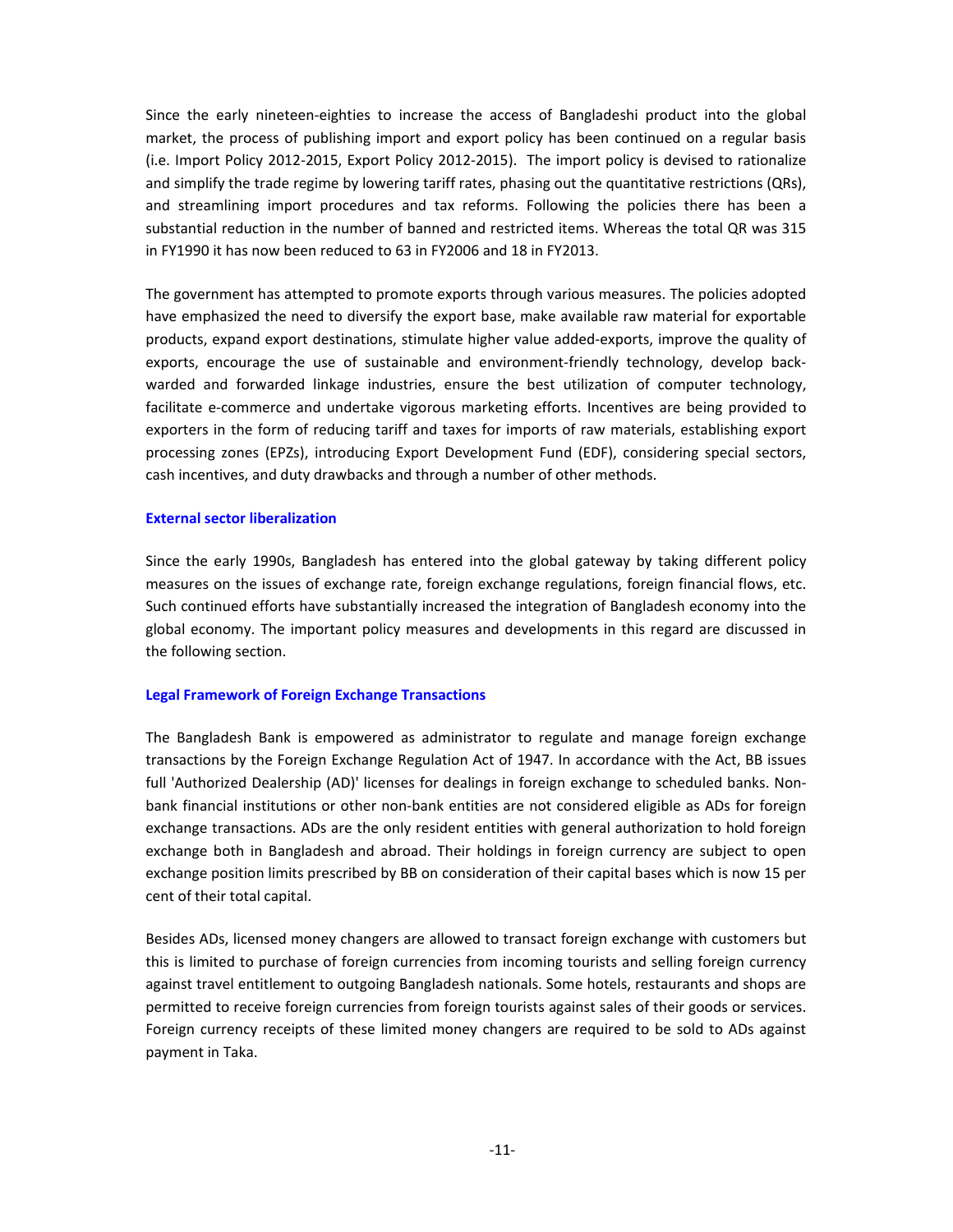#### **Interbank foreign exchange market**

BB has been attempting to develop an active interbank foreign exchange market since the 1990s. In the interbank market, ADs are allowed to buy and sell on spot and forward basis freely within their prescribed "open position" limit. They can contract forward transaction with their non-bank customers against underlying needs only. They are free to undertake Taka-foreign currency swap for fund management. Cross-currency forward and swap not backed by underlying are also allowed subject to implementation of foreign exchange risk management guidelines prescribed by BB. No other hedging instrument like future or option exists. Though efforts to develop vibrant interbank foreign exchange market has continued, the volume of transaction in the market is not yet very significant but are as follows for the last few years:

#### **Table 6: Interbank foreign exchange transaction (billion USD)**

| Year                                                              | FY2005 | FY2006 | FY2007 | FY2008 | FY2009 | FY2010 | FY2011 | FY2012 | FY2013 |
|-------------------------------------------------------------------|--------|--------|--------|--------|--------|--------|--------|--------|--------|
| Volume of                                                         | 19.9   | 20.3   | 19.15  | 3.57   | 4.4    | 6.9    | 15.2   | 29.69  | 18.57  |
| transactions                                                      |        |        |        |        |        |        |        |        |        |
| $\epsilon$ $\epsilon$ $\epsilon$ $\epsilon$ $\epsilon$ $\epsilon$ |        |        |        |        |        |        |        |        |        |

Source: FRTMD, BB.

BB buys and sells foreign currency from/in interbank foreign exchange markets directly to create a competitive foreign exchange market and to ensure sufficient liquidity. Presently, it is buying significant volume from these markets only to restrain appreciation of Taka against USD as well for building a large foreign exchange reserve.

#### **Table 7: BB's role in interbank foreign exchange market (million USD)**

| Year FY       | FY 2005 | FY 2006 | FY 2007 | <b>FY 2008</b> | FY 2009                  | FY 2010                  | FY 2011 | FY 2012 | FY 2013 |
|---------------|---------|---------|---------|----------------|--------------------------|--------------------------|---------|---------|---------|
| <b>Buying</b> | 70.1    | -       | 649.5   | -              | 499.2                    | 2161                     | 316     | 157     | 4539    |
| Selling       | 459.5   | -       | -       | 533            | $\overline{\phantom{0}}$ | $\overline{\phantom{0}}$ | 1279    | 781     |         |

Note: - nil, Source: FRTMD, BB.

## **Developments of foreign exchange market**

To activate an effective and efficient interbank foreign exchange market, BB has taken a few steps since the mid-1990s. Among them are: (i) adopting market-based floating exchange rate system; (ii) rationalizing Bangladesh Bank's intervention in the foreign exchange market; (iii) allowing transactions in USD only by Bangladesh Bank with other banks; (iv) fixing minimum amount of transactions with Bangladesh Bank; (v) permitting banks to quote freely both with bank and nonbank customers; (vi) allowing prescribed banks to use two-way quotations in interbank deals; (vii) abolishing foreign exchange holding limits (viii) prescribing Core Risk Guidelines in Foreign Exchange (ix) enabling formation of Bangladesh Foreign Exchange Dealers Association (BAFEDA) (x) establishing FC Clearing arrangement with BB; (xi) enhancing gradually open position limits of banks (xii) and introducing "Online Monitoring of Foreign Exchange Market".

#### **Exchange rate experience**

Since the adoption of floating exchange rate system from May 2003, the exchange rate is being determined on the basis of market demand and supply of the respective currencies. All scheduled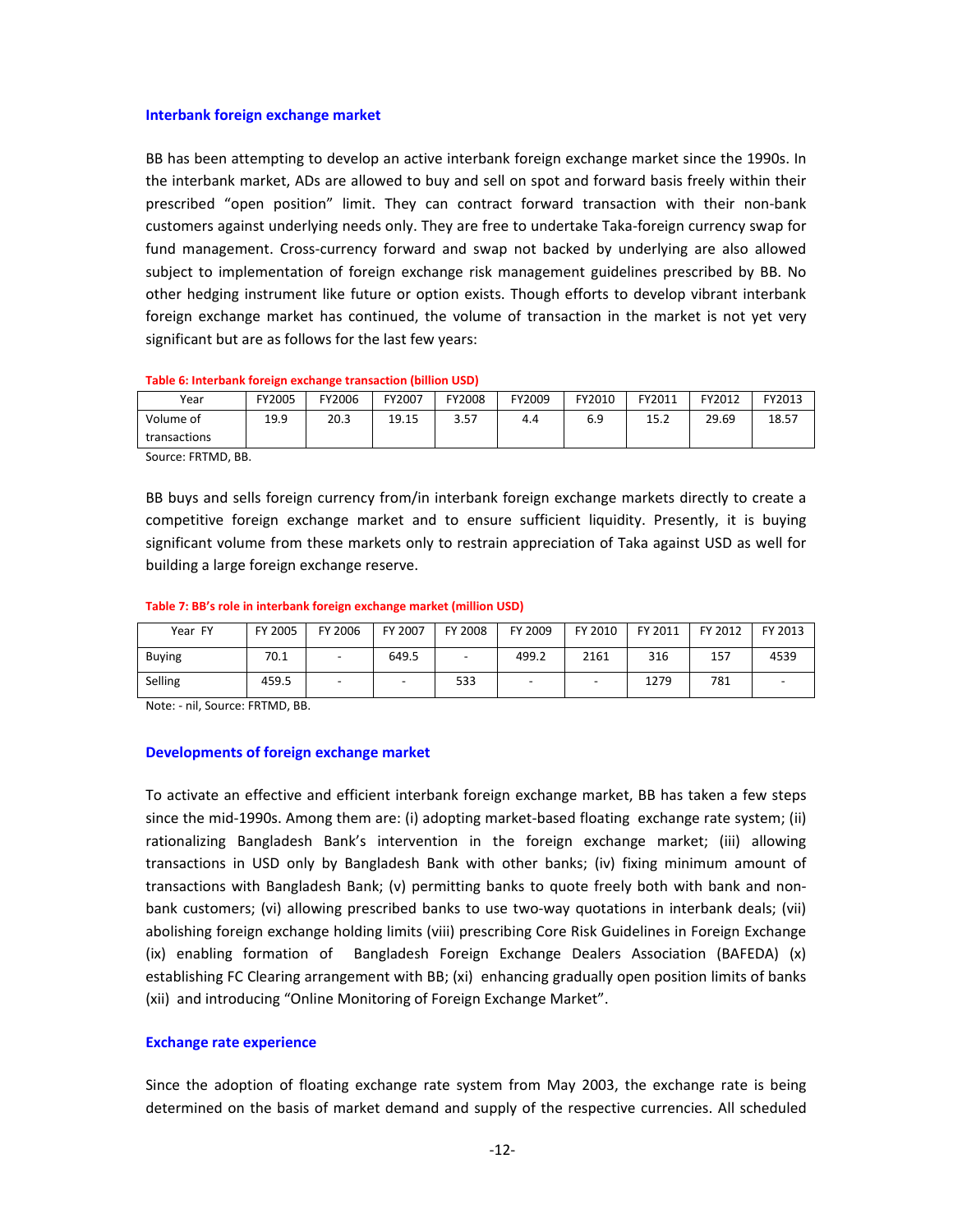banks are now free to set their own rates for interbank and customer transactions. However, BB continues to intervene to maintain orderly condition in the foreign exchange market.

Bangladesh started its exchange rate practice by pegging the exchange rate with Pound Sterling as the intervention currency on  $1<sup>st</sup>$  January 1972; this system continued till July 1979 with several adjustments upon significant appreciation/depreciation of Sterling against other currencies. The period saw Bangladesh experience high double digits unstable inflation, unstable growth rate, and weak external position because of continuing deficits and very low reserve accretions. To reduce the average fluctuation of Taka against other foreign currencies important for the country's trade settlements, the single currency peg was discarded in August 1979 in favor of pegging to a currency basket comprising major 11 trade partner countries' currencies weighted according to their relative shares in the trade settlements of Bangladesh. However, sterling continued to be the intervention

currency at this time. Because the settlements-weighted currency basket could not directly take into account the changes in relative position with some important trade partners (India, Pakistan) whose currencies were absent in the basket, a trade-volume weighted currency basket was adopted from January 1983 (8 countries' currencies) with new inclusion of Indian and Pakistani Rupee. The US dollar was then adopted as the intervention currency in view of its growing importance in international settlements.



To take advantage of changes in inflation differentials with trade partners, the Purchasing Power Parity (PPP) based index of Real Effective Exchange Rate (REER) was brought into use in 1985. Bangladesh moved to the floating exchange rate system in May, 2003. Although some countries faced trouble in adopting floating exchange rate as exchange rate system, in Bangladesh, the early stage of the floating exchange rate regime was almost stable with low volatility and minimal depreciation of the taka against major trading partners' currencies due to adequate preparatory steps taken by Bangladesh Bank and the low inflationary environment at home and internationally. From FY04 to FY2010, the Bangladesh Taka remained stable against USD except for the substantial depreciation experience during FY05-FY06. The BDT, however, depreciated sharply during July 2010 to January 2012. Thankfully, it has showed an appreciating trend recently. Strong growth of remittance from wage earners abroad and flow of foreign aid with rationalization of import payments and moderate export growth has helped to keep Bangladesh taka competitive during the last couple of years. BB has remained vigilant in the foreign exchange market in line with its monetary policy goal of ensuring stability in the foreign exchange market. A trend of Taka-Dollar exchange rates for a decade is shown in chart -14.

The IMF in its country report on Bangladesh, December 2013 notes that the real effective exchange rate (REER) is around its fair value and is broadly in line with fundamentals. REER appreciated significantly in FY2013, supported by strong current account surpluses, large capital inflows, and faster price increases than in competing countries.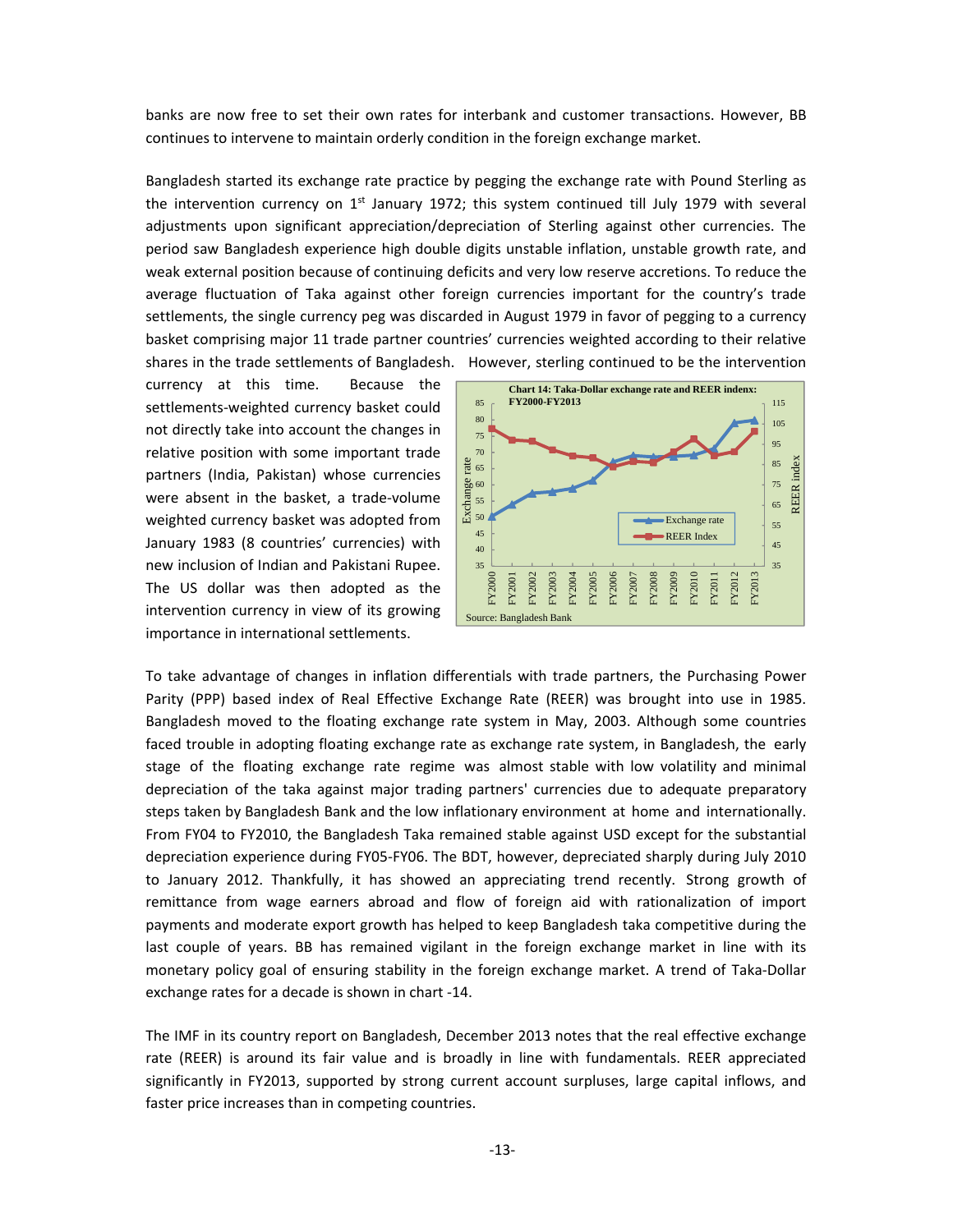### **Current account liberalization**

External liberalization process has been enhanced with the support from IMF under SAF from 1988 to 1990, ESAF from 1990 to 1993, PRGF/PRSP from 1993 and ECF from 2012 to onward.

The most significant measure adopted is the acceptance of current account convertibility in 1994. The declaration symbolized a turning point in the country's exchange management and exchange rate systems. Thereafter, restrictions have been being gradually removed for current account transactions and extensive powers have been given to the ADs to deal with current account transactions. ADs do not require prior approval from BB to conduct current account transactions within the indicative limit as set by BB. Major reform measures undertaken on current account convertibility are given below.

- **Repatriation requirement on earnings abroad and extent of permitted retention in foreign exchange:** Resident entities other than ADs are not entitled to retain funds outside Bangladesh and must repatriate to Bangladesh export receipts, factor income and any other earning abroad. Retention in foreign exchange with ADs in Bangladesh is allowed for exporters of goods and services, residents retuning from abroad, and for local shipping lines, airlines & licensed freight forwarders handling transportation of cargos for exports and imports.
- **Provisions in respect of funds of foreign nationals and non-residents:** Foreign nationals and non-resident Bangladeshi (NRB) can maintain foreign currency (FC) accounts with ADs in Bangladesh and have been permitted to convert foreign currencies so that they can send them abroad and vice versa.
- **Extended travel quota:** ADs are free to sell/issue foreign exchange for various needs such as personal visits or business visits abroad by residents, medical treatment or education or training abroad, etc. Residents of Bangladeshi and NRBs are allowed to endorse foreign currency up to the equivalent of USD 5000 for SAARC countries and Myanmar and USD7000 for non-SAARC countries under travel quota. They are also permitted to carry BDT 5000 while leaving or entering Bangladesh.
- **Settlements against trade and trade related services:** ADs are free to settle payments for all imports in conformity with the permissive import policy. Payments for invisible transactions related to authorize business transactions are generally not restricted.
- **Short term external borrowing for trade:** Importers can avail short term suppliers' credits/buyers' credit from abroad for tenure up to one year. Recently BB has allowed foreign owned/controlled industrial enterprises in Bangladesh to access interest free loans for working capital other than input procurements from parent companies/shareholders abroad for up to one year without any prior approval. Besides, exporters are allowed to access short- term foreign currency for import of inputs from Export Development Fund (EDF) on sight basis through ADs for up to 180 days. Export bills relating to direct and deemed exports of Bangladeshi products on usance basis, can be discounted in foreign exchange by the concerned AD of the exporter.
- **E-commerce abroad**: International credit/prepaid card can be used for hotel booking or online purchase of goods and services from abroad, subject to compliance with tax rules.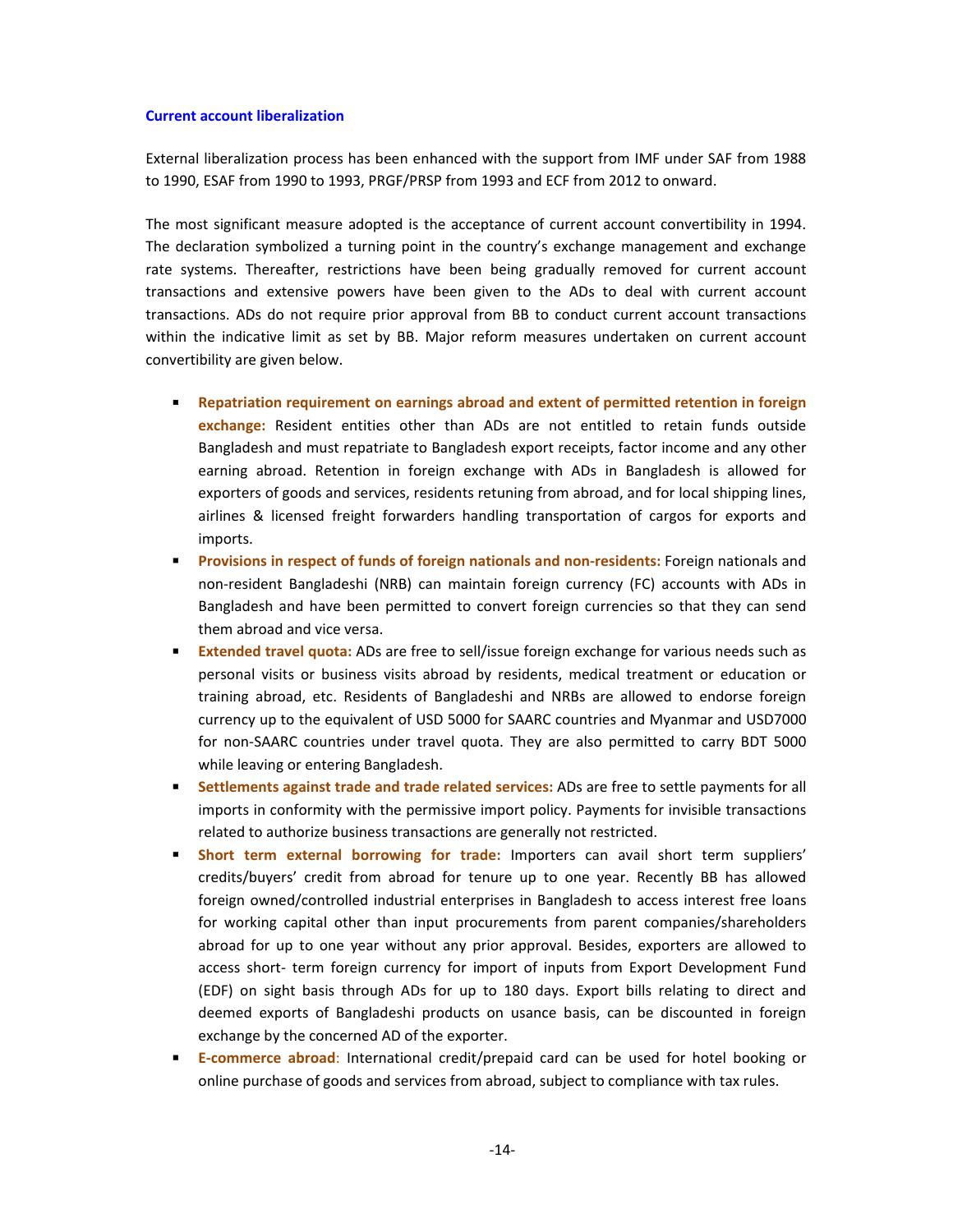- **Recognition of service exports**: Service exporters (like freelancers, exporters of software, data processing, data entry, business services, consultancy, research works, etc.) can collect export proceeds easily and quickly through banking channels with very limited formalities where formal contract or LC is not mandatory.
- **Receipts of proceeds from invisible exports through OPG:** BB has allowed receipts of small value export proceeds against business process outsourcing, including information technology-related services through online payment gateway besides TT or draft.
- **Short term borrowing by ADs:** ADs may obtain short-term loans and overdrafts for a period not exceeding 7 days at a time from overseas branches and correspondents.
- **Establishment of Off-shore banking units (OBUs):** BB has permitted establishment and operations of OBUs in Bangladesh, allowing free foreign exchange transactions by 100% foreign-owned companies of Export Processing Zones and with persons who are nonresidents in Bangladesh.

However, exchange regulations require residents to repatriate export proceeds and other foreign earnings, as also to file proof of arrival of goods against import payments within specified periods. Exchange regulations necessitate some extent of documentation requirement and bona fide checks on current transactions as well. For instance, travel-related foreign exchange needs, and royalty/technical fee payments abroad at higher than specified usual rates attract prior bona fide check before authorization.

## **Capital account liberalization**

In the foreign exchange regime, to increase capital flows in the form of equity or loans, Bangladesh Bank has undertaken the following measures towards capital account liberalization:

- **Free inflows in both FDI and PFI:** Both foreign direct and foreign portfolio investment in Bangladesh are allowed except in a few reserve sectors. Investments in few sectors require permission. Foreign investors are free to buy and sell debt/equity securities from/to stock markets in Bangladesh. They are also allowed to buy shares of companies not listed in the stock exchange. Besides, NRBs are also allowed to invest and sell Bangladesh Government Treasury Bonds (BGTBs) at any time. Recently the government has withdrawn mandatory lock for a period for foreign investors.
- **No ceiling for Investment:** in Bangladesh, there is no ceiling on foreign private investment. Foreign investors are allowed to establish enterprises in full ownership although some countries allow foreign investment on joint venture basis only. Investors are permitted to repatriate their dividend/profit and proceeds of liquidation of investment.
- **Short term/long term borrowing from local banks:** Foreign owned/foreign controlled companies are allowed to borrow in short term or long term from the local market on banker- customer relationships. They are also allowed to avail working capital from the banks.
- **External Term borrowing:** External term and medium borrowing are also allowed, subject to approval of the Board of Investment where there is no discrimination between locally owned and foreign-owned companies.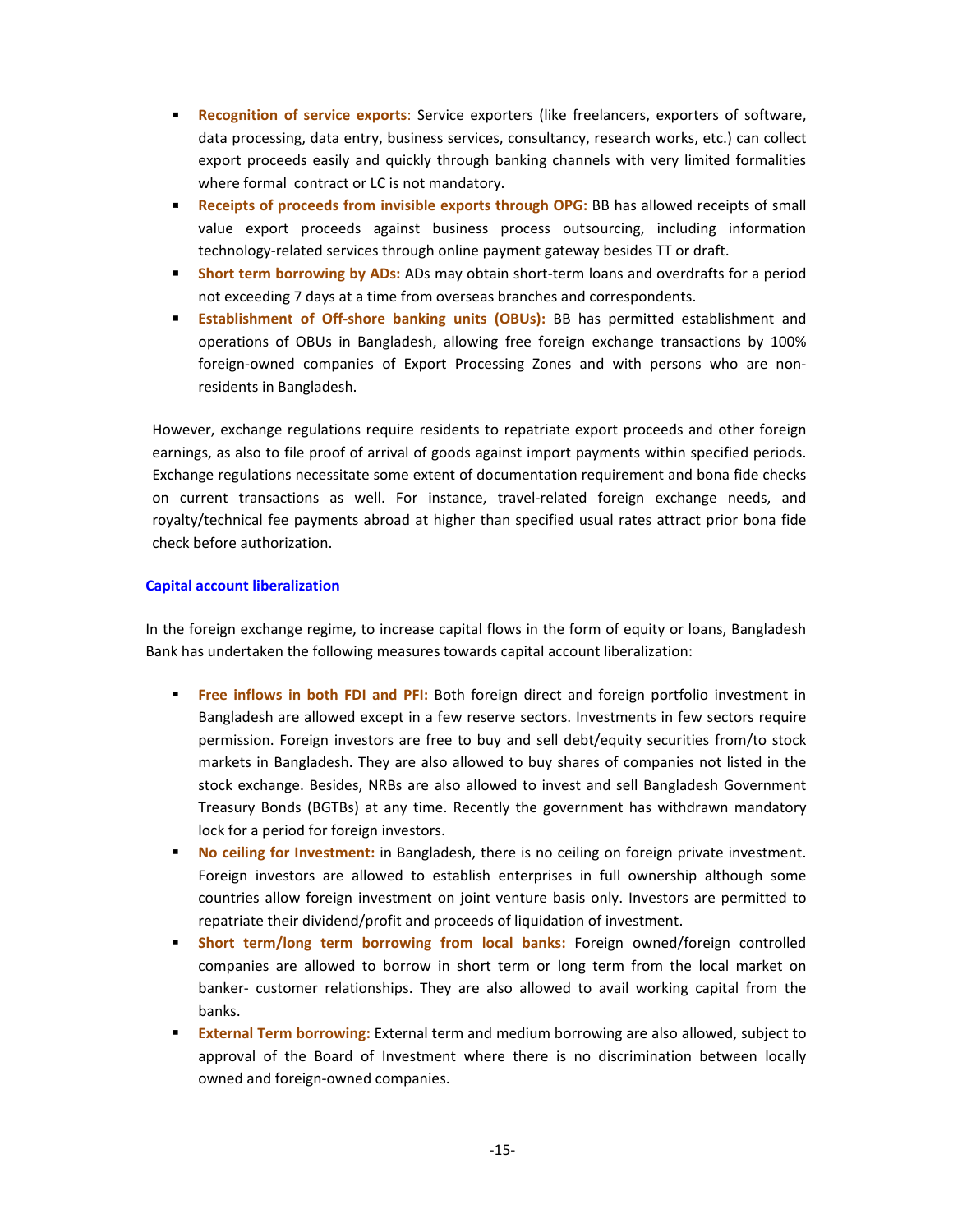- **Investment abroad by Bangladeshis:** Outflows of resident-owned capital for investment abroad remain restricted since domestic savings are inadequate for the economy's own investment needs. Sparingly granted exceptions permit (i) domestic banks to set up exchange houses abroad for attracting inflows from workers abroad; and (ii) business houses to set up offices abroad for export promotion and inputs sourcing.
- **Short term capital inflows:** Access of non-residents to Taka money market securities is still restricted to avoid speculative /volatile inflow and outflow surges of short-term funds.

## **External Sector Openness and economic shocks**

In the last three decades, a number of countries have opened up their economies in terms of both current and capital account openness. Some of them have benefited from the initiative since they utilized and managed properly the in-flowing foreign capital for their economic development and growth. On the other hand, some countries had to face severe financial crises since they could not manage capital flows efficiently; the recent crisis in India was caused by its failure to manage foreign capital flows adequately. Experiences from both sides have given remarkable lessons for countries like Bangladesh. Exchange rate policies of the crisis-ridden countries were not suitable since their currencies were overvalued so that foreign investors were able to leave local currency denominated assets.

The world economy has experienced several crises during last three decades. Interestingly Bangladesh was not affected remarkably by any of that crisis, including the recent global financial crisis due mainly to limited financial openness with the global economy. The currency turmoil of 1997 in East Asia caused substantial depreciation of exchange rates of East Asian currencies and also of currencies of neighboring India and Pakistan which were major trade partners of Bangladesh. In contrast, the depreciations of the currencies of those trade partner countries of Bangladesh helped the economy rather than hurt it because of cheaper imports because the Taka had appreciated against their currencies as Bangladesh has a huge trade deficit with them. However, financial markets and institutions in Bangladesh have remained free of the toxic assets and contagion afflicting the global financial markets over the past couple of years, because of the limited, regulated external exposure of our economy.

## **V. Concluding Remarks**

This paper has came up with the following findings and recommendations in regard to adoption of different regulatory/policy reforms for smooth functioning of foreign exchange market and capital inflows, widening international trade and integration with world economy along with the impacts of the changes policies on overall economic activities of Bangladesh.

We find that in line with a number of developing economies, Bangladesh has undertaken measures such as simplification and rationalization of trade and tariff structure and deregulation of import process. It has been providing incentives for exports, and had adopted floating exchange rate, full convertibility of Taka, and limited openness of capital account, and has undertaken initiatives of FDI flows to boost the country's domestic production through the integration with the world economy. These reform measures and efficient macro-prudential policies have extended the country's external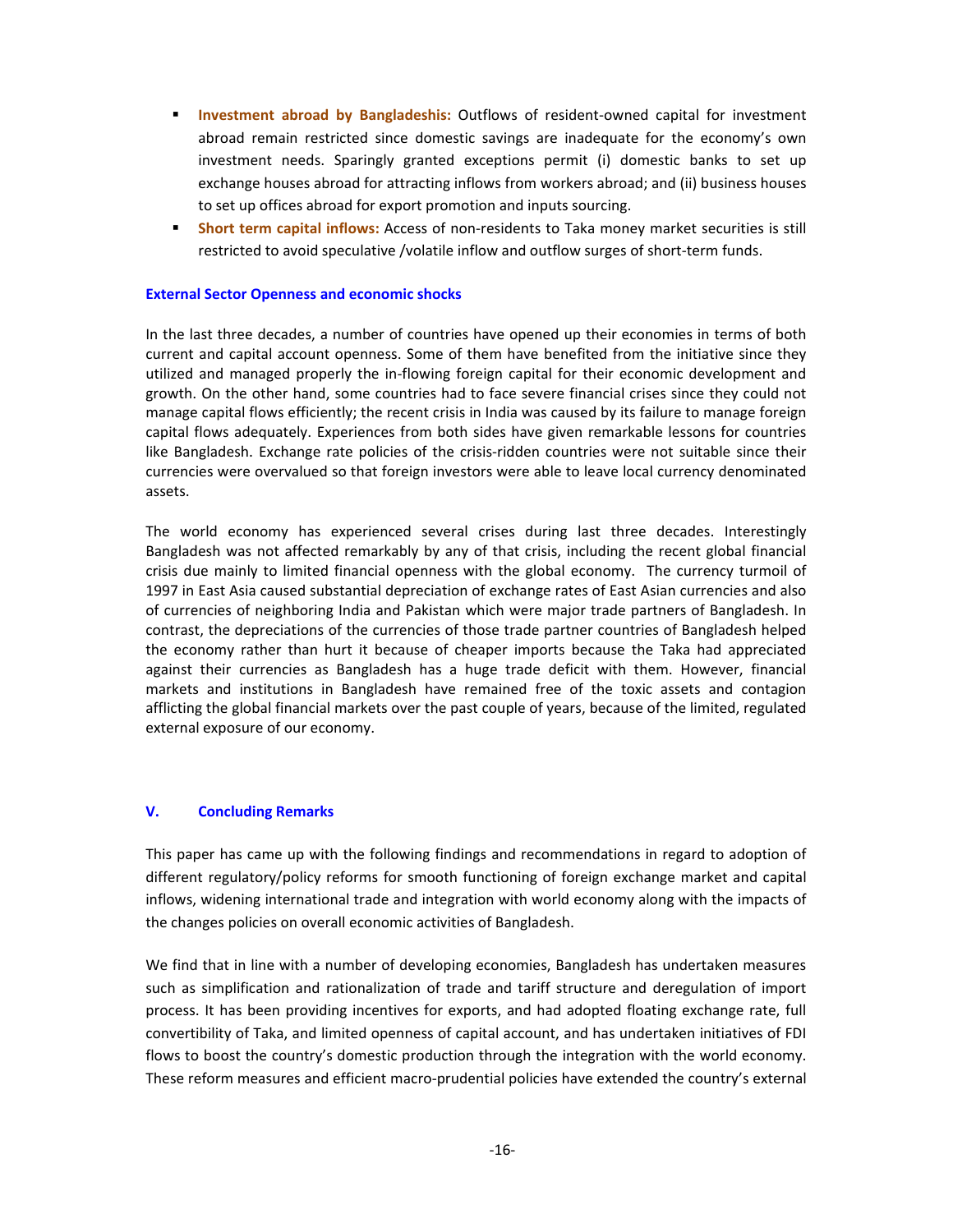sector with the global economy in terms of total trade (exports earnings plus Imports payments) in per cent of GDP. The trade to GDP ratio rose to 47 per cent in FY23013 from 18 per cent in FY1990.

This paper has also concluded that the Bangladesh economy has seen a stable exchange rate, single digit inflation rate, deepened and stable financial sector, increased remittances and FDI inflows, surplus CAB and comfortable foreign exchange reserve along with improved GDP growth. FDI inflows increased but yet significant. High cost of land, shortages of power and gas, lack of developed infrastructure and political instability are the main barriers for large FDI inflows. However, government efforts continue to achieve the goal of making Bangladesh an upper middle- income group country.

The question of whether Bangladesh should go for full convertibility of capital account is still being debated. We find that liberalizing measures such as current account convertibility, floating exchange rate, opening foreign investment both in the form of FDI and PFI have not posed any threat to the economy. Till now Bangladesh has not experienced any significant shock in its external sector but disasters may be experiences in the future. Full capital mobility is thus one of the important concerns to authorities in Bangladesh. Accordingly, a roadmap has been designed. Success of such a roadmap will depend on overall macroeconomic conditions as well effectiveness of the coordinated efforts of BB and other related Government organizations. Before embarking on full liberalization, preconditions must be met. In this context, a phased approach is workable but in each phase a package of reforms must be implemented to ensure that conditions for success are built in. Very recently, India has experienced a crisis in its external sector. Therefore, the experiences of the emerging market economies regarding full capital mobility and its shocks may provide effective lessons to Bangladesh in adopting proper policies to attain optimum benefits and to tackle difficulties on the way to full capital account convertibility in future. This paper therefore would like to end by stressing that full capital account convertibility is not an end in itself and should be treated only as a means to realize the potential of the economy to the maximum possible extent at the least possible cost.

---------------------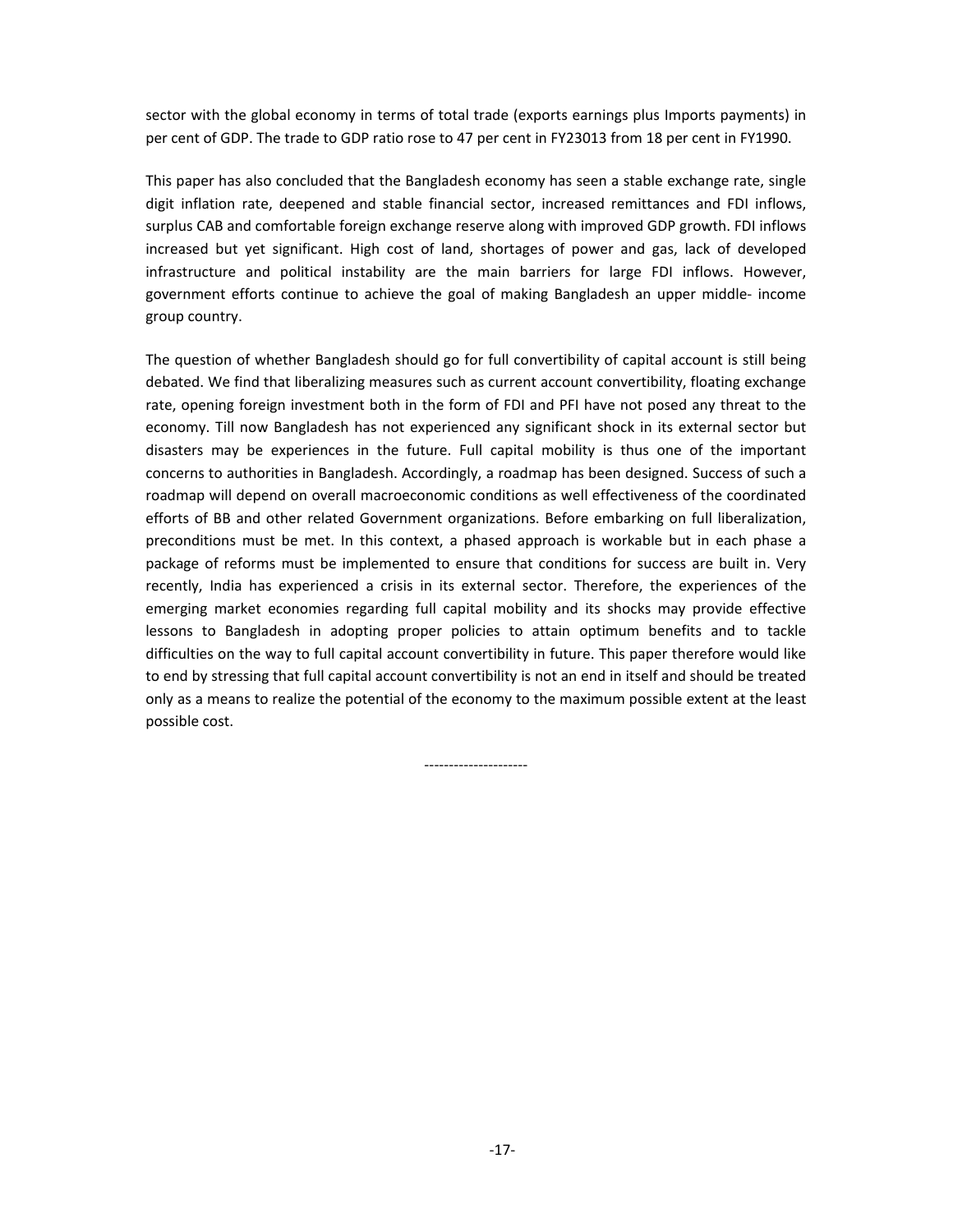## **References**

Ahmed, S and Sattar Z (2004): *Trade Liberalization, Growth and Poverty Reduction: The Case of Bangladesh;* The World Bank, Washington, D.C.

Arouri M., Uddin G.S., Nawas K., Shahbaz M. and Teulon F.: *Causal Linkages between Financial Development, Trade Openness and Economic Growth: Fresh Evidence from Innovative Accounting Approach in Case of Bangladesh,* http://www.ipage.fr/fr/accueril/la-research/publications

Bangladesh Bank: *Annual Report (different issues)*

Bangladesh Bank: *Monthly Economic Trends (different issues)*

Bangladesh Bank: *Foreign Direct Investment (FDI) in Bangladesh (different issues)*

IMF (2014): *IMF World Economic Outlook (WEO), update, January 2014*.

Ministry of Faineance, Government of the People's Republic of Bangladesh: *Bangladesh Economic Review, (different issues)*

Center for Policy Dialogue: *Evaluation of Bangladesh's Trade Policy*; CPD Research Monograph 3 – Aid for Trade: Needs Assessment from Bangladesh Perspective, October 2009, Dhaka, Bangladesh

UNCTAD (2013): *Foreign Direct Investment and Development, 2013*.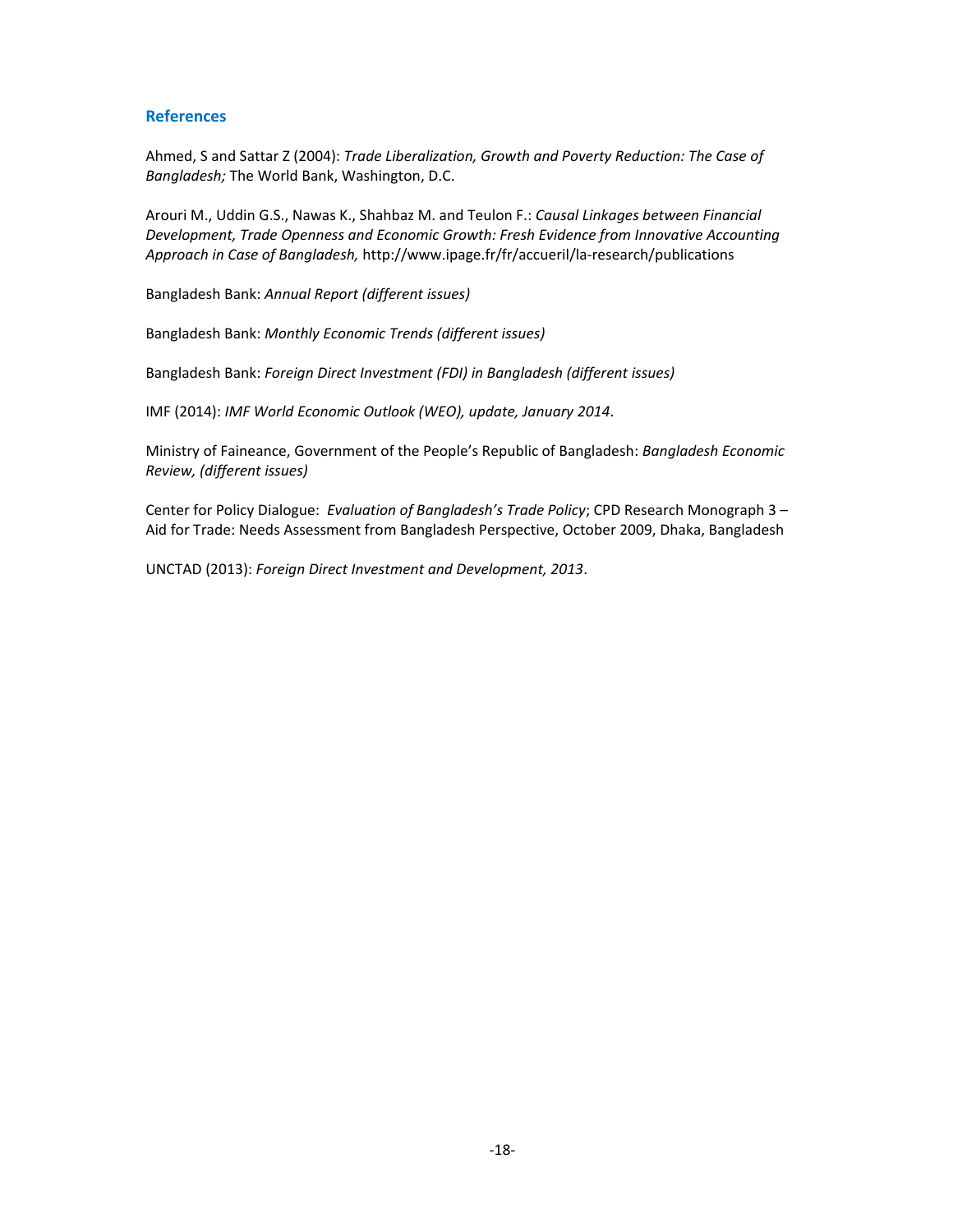## **Appendix-I**

| Comparative picture of reforms on capital account transactions in major SAARC economies |  |
|-----------------------------------------------------------------------------------------|--|
| [Based on Information Provided in AREAER, IMF, 2013]                                    |  |

| <b>Bangladesh</b><br><b>Sri Lanka</b><br>India<br><b>Pakistan</b><br>FDI Inflows<br>Free except few<br>Inward<br>Foreign investment is<br>There are two routes,<br>allowed based on the<br>govt. route or permission<br>investment is<br>reserve sectors, some<br>route and automated<br>type of business. There<br>permitted except<br>sectors require prior<br>route. There are<br>for a few areas<br>are ceilings on<br>Govt. Permission.<br>percentage of equity to<br>There is no ceiling on<br>restrictions on some<br>where prior<br>percentage of equity<br>approval is<br>be held by foreign<br>sectors, some countries<br>required.<br>to be held by foreign<br>and level of equity to be<br>investors.<br>held by foreign investors.<br>investors.<br>No prior permission is<br>Generally free. RBI<br>No control<br>Proceeds from the sale<br>Controls on<br>liquidation of<br>required for sale or<br>permission requires only<br>or liquidation of<br><b>FDI</b><br>transfer of shares.<br>for sale of shares when<br>approved investments<br>Sales proceeds of<br>preconditions and<br>along with capital gain<br>shares are freely<br>may be remitted in full.<br>norms are not met.<br>remittable if the<br>Repatriation of after tax<br>company is listed with<br>profit is allowable<br>any stock exchange;<br>provided non-condition<br>otherwise requires<br>of non-repatriation was<br>prior permission from<br>imposed when the<br>Bangladesh Bank.<br>original investment was<br>approved.<br>Dealing with<br>Non residents are<br>Allowed subject to<br><b>Except for local</b><br>Investment both<br>allowed to invest in the<br>registration with the<br>purchases by non-<br>Capital market<br>in equity and<br>debt securities<br>residents of shares or<br>securities in<br>securities of both<br>Securities and Exchange<br>Board, India (SEBI) also<br>are allowed.<br>other securities of a<br>local markets<br>private and public<br>limited companies.<br>there are ceilings on % of<br>by non-<br>participating nature, all<br>residents<br>There is no ceiling on<br>ownership and some<br>capital market securities<br>% of ownership.<br>other regulations.<br>and money market<br>instruments are<br>Sale/purchase<br>Not allowed<br>No controls apply<br>As above<br>controlled.<br>by non-<br>residents in the<br>money market<br>Outflows of<br>Equity based inv<br>Subject to prior<br>Allowed through<br>Residents may by<br>resident owned<br>approval of<br>automated route and<br>abroad allowed<br>shares/bonds issued<br><b>Bangladesh Bank</b><br>abroad up to certain<br>capital<br>permission route<br>with SBP<br>limit as set by Govt.<br>permission.<br>Portfolio<br>investment<br>abroad not<br>allowed.<br><b>Present Status of Exchange Arrangement and Exchange Restrictions</b><br><b>Issues</b><br>Allowed subject to<br>Not permitted<br>Not permitted<br>Not permitted<br>Money market<br>compliance with<br>instruments-<br>prescribed norms.<br>purchase<br>abroad by<br>residents<br>Money market<br>Require RBI approval<br>Not permitted<br>Require approval<br>Not permitted<br>of SECP<br>instruments-<br>sale or issued | <b>Issues</b> | <b>Present Status of Exchange Arrangement and Exchange Restrictions</b> |  |  |  |  |  |
|-------------------------------------------------------------------------------------------------------------------------------------------------------------------------------------------------------------------------------------------------------------------------------------------------------------------------------------------------------------------------------------------------------------------------------------------------------------------------------------------------------------------------------------------------------------------------------------------------------------------------------------------------------------------------------------------------------------------------------------------------------------------------------------------------------------------------------------------------------------------------------------------------------------------------------------------------------------------------------------------------------------------------------------------------------------------------------------------------------------------------------------------------------------------------------------------------------------------------------------------------------------------------------------------------------------------------------------------------------------------------------------------------------------------------------------------------------------------------------------------------------------------------------------------------------------------------------------------------------------------------------------------------------------------------------------------------------------------------------------------------------------------------------------------------------------------------------------------------------------------------------------------------------------------------------------------------------------------------------------------------------------------------------------------------------------------------------------------------------------------------------------------------------------------------------------------------------------------------------------------------------------------------------------------------------------------------------------------------------------------------------------------------------------------------------------------------------------------------------------------------------------------------------------------------------------------------------------------------------------------------------------------------------------------------------------------------------------------------------------------------------------------------------------------------------------------------------------------------------------------------------------------------------------------------------------------------------------------------------------------------------------------------------------------------------------------------------------------------------------------------------------------------------------------------------------------------|---------------|-------------------------------------------------------------------------|--|--|--|--|--|
|                                                                                                                                                                                                                                                                                                                                                                                                                                                                                                                                                                                                                                                                                                                                                                                                                                                                                                                                                                                                                                                                                                                                                                                                                                                                                                                                                                                                                                                                                                                                                                                                                                                                                                                                                                                                                                                                                                                                                                                                                                                                                                                                                                                                                                                                                                                                                                                                                                                                                                                                                                                                                                                                                                                                                                                                                                                                                                                                                                                                                                                                                                                                                                                                 |               |                                                                         |  |  |  |  |  |
|                                                                                                                                                                                                                                                                                                                                                                                                                                                                                                                                                                                                                                                                                                                                                                                                                                                                                                                                                                                                                                                                                                                                                                                                                                                                                                                                                                                                                                                                                                                                                                                                                                                                                                                                                                                                                                                                                                                                                                                                                                                                                                                                                                                                                                                                                                                                                                                                                                                                                                                                                                                                                                                                                                                                                                                                                                                                                                                                                                                                                                                                                                                                                                                                 |               |                                                                         |  |  |  |  |  |
|                                                                                                                                                                                                                                                                                                                                                                                                                                                                                                                                                                                                                                                                                                                                                                                                                                                                                                                                                                                                                                                                                                                                                                                                                                                                                                                                                                                                                                                                                                                                                                                                                                                                                                                                                                                                                                                                                                                                                                                                                                                                                                                                                                                                                                                                                                                                                                                                                                                                                                                                                                                                                                                                                                                                                                                                                                                                                                                                                                                                                                                                                                                                                                                                 |               |                                                                         |  |  |  |  |  |
|                                                                                                                                                                                                                                                                                                                                                                                                                                                                                                                                                                                                                                                                                                                                                                                                                                                                                                                                                                                                                                                                                                                                                                                                                                                                                                                                                                                                                                                                                                                                                                                                                                                                                                                                                                                                                                                                                                                                                                                                                                                                                                                                                                                                                                                                                                                                                                                                                                                                                                                                                                                                                                                                                                                                                                                                                                                                                                                                                                                                                                                                                                                                                                                                 |               |                                                                         |  |  |  |  |  |
|                                                                                                                                                                                                                                                                                                                                                                                                                                                                                                                                                                                                                                                                                                                                                                                                                                                                                                                                                                                                                                                                                                                                                                                                                                                                                                                                                                                                                                                                                                                                                                                                                                                                                                                                                                                                                                                                                                                                                                                                                                                                                                                                                                                                                                                                                                                                                                                                                                                                                                                                                                                                                                                                                                                                                                                                                                                                                                                                                                                                                                                                                                                                                                                                 |               |                                                                         |  |  |  |  |  |
|                                                                                                                                                                                                                                                                                                                                                                                                                                                                                                                                                                                                                                                                                                                                                                                                                                                                                                                                                                                                                                                                                                                                                                                                                                                                                                                                                                                                                                                                                                                                                                                                                                                                                                                                                                                                                                                                                                                                                                                                                                                                                                                                                                                                                                                                                                                                                                                                                                                                                                                                                                                                                                                                                                                                                                                                                                                                                                                                                                                                                                                                                                                                                                                                 |               |                                                                         |  |  |  |  |  |
|                                                                                                                                                                                                                                                                                                                                                                                                                                                                                                                                                                                                                                                                                                                                                                                                                                                                                                                                                                                                                                                                                                                                                                                                                                                                                                                                                                                                                                                                                                                                                                                                                                                                                                                                                                                                                                                                                                                                                                                                                                                                                                                                                                                                                                                                                                                                                                                                                                                                                                                                                                                                                                                                                                                                                                                                                                                                                                                                                                                                                                                                                                                                                                                                 |               |                                                                         |  |  |  |  |  |
|                                                                                                                                                                                                                                                                                                                                                                                                                                                                                                                                                                                                                                                                                                                                                                                                                                                                                                                                                                                                                                                                                                                                                                                                                                                                                                                                                                                                                                                                                                                                                                                                                                                                                                                                                                                                                                                                                                                                                                                                                                                                                                                                                                                                                                                                                                                                                                                                                                                                                                                                                                                                                                                                                                                                                                                                                                                                                                                                                                                                                                                                                                                                                                                                 |               |                                                                         |  |  |  |  |  |
|                                                                                                                                                                                                                                                                                                                                                                                                                                                                                                                                                                                                                                                                                                                                                                                                                                                                                                                                                                                                                                                                                                                                                                                                                                                                                                                                                                                                                                                                                                                                                                                                                                                                                                                                                                                                                                                                                                                                                                                                                                                                                                                                                                                                                                                                                                                                                                                                                                                                                                                                                                                                                                                                                                                                                                                                                                                                                                                                                                                                                                                                                                                                                                                                 |               |                                                                         |  |  |  |  |  |
|                                                                                                                                                                                                                                                                                                                                                                                                                                                                                                                                                                                                                                                                                                                                                                                                                                                                                                                                                                                                                                                                                                                                                                                                                                                                                                                                                                                                                                                                                                                                                                                                                                                                                                                                                                                                                                                                                                                                                                                                                                                                                                                                                                                                                                                                                                                                                                                                                                                                                                                                                                                                                                                                                                                                                                                                                                                                                                                                                                                                                                                                                                                                                                                                 |               |                                                                         |  |  |  |  |  |
|                                                                                                                                                                                                                                                                                                                                                                                                                                                                                                                                                                                                                                                                                                                                                                                                                                                                                                                                                                                                                                                                                                                                                                                                                                                                                                                                                                                                                                                                                                                                                                                                                                                                                                                                                                                                                                                                                                                                                                                                                                                                                                                                                                                                                                                                                                                                                                                                                                                                                                                                                                                                                                                                                                                                                                                                                                                                                                                                                                                                                                                                                                                                                                                                 |               |                                                                         |  |  |  |  |  |
|                                                                                                                                                                                                                                                                                                                                                                                                                                                                                                                                                                                                                                                                                                                                                                                                                                                                                                                                                                                                                                                                                                                                                                                                                                                                                                                                                                                                                                                                                                                                                                                                                                                                                                                                                                                                                                                                                                                                                                                                                                                                                                                                                                                                                                                                                                                                                                                                                                                                                                                                                                                                                                                                                                                                                                                                                                                                                                                                                                                                                                                                                                                                                                                                 |               |                                                                         |  |  |  |  |  |
|                                                                                                                                                                                                                                                                                                                                                                                                                                                                                                                                                                                                                                                                                                                                                                                                                                                                                                                                                                                                                                                                                                                                                                                                                                                                                                                                                                                                                                                                                                                                                                                                                                                                                                                                                                                                                                                                                                                                                                                                                                                                                                                                                                                                                                                                                                                                                                                                                                                                                                                                                                                                                                                                                                                                                                                                                                                                                                                                                                                                                                                                                                                                                                                                 |               |                                                                         |  |  |  |  |  |
|                                                                                                                                                                                                                                                                                                                                                                                                                                                                                                                                                                                                                                                                                                                                                                                                                                                                                                                                                                                                                                                                                                                                                                                                                                                                                                                                                                                                                                                                                                                                                                                                                                                                                                                                                                                                                                                                                                                                                                                                                                                                                                                                                                                                                                                                                                                                                                                                                                                                                                                                                                                                                                                                                                                                                                                                                                                                                                                                                                                                                                                                                                                                                                                                 |               |                                                                         |  |  |  |  |  |
|                                                                                                                                                                                                                                                                                                                                                                                                                                                                                                                                                                                                                                                                                                                                                                                                                                                                                                                                                                                                                                                                                                                                                                                                                                                                                                                                                                                                                                                                                                                                                                                                                                                                                                                                                                                                                                                                                                                                                                                                                                                                                                                                                                                                                                                                                                                                                                                                                                                                                                                                                                                                                                                                                                                                                                                                                                                                                                                                                                                                                                                                                                                                                                                                 |               |                                                                         |  |  |  |  |  |
|                                                                                                                                                                                                                                                                                                                                                                                                                                                                                                                                                                                                                                                                                                                                                                                                                                                                                                                                                                                                                                                                                                                                                                                                                                                                                                                                                                                                                                                                                                                                                                                                                                                                                                                                                                                                                                                                                                                                                                                                                                                                                                                                                                                                                                                                                                                                                                                                                                                                                                                                                                                                                                                                                                                                                                                                                                                                                                                                                                                                                                                                                                                                                                                                 |               |                                                                         |  |  |  |  |  |
|                                                                                                                                                                                                                                                                                                                                                                                                                                                                                                                                                                                                                                                                                                                                                                                                                                                                                                                                                                                                                                                                                                                                                                                                                                                                                                                                                                                                                                                                                                                                                                                                                                                                                                                                                                                                                                                                                                                                                                                                                                                                                                                                                                                                                                                                                                                                                                                                                                                                                                                                                                                                                                                                                                                                                                                                                                                                                                                                                                                                                                                                                                                                                                                                 |               |                                                                         |  |  |  |  |  |
|                                                                                                                                                                                                                                                                                                                                                                                                                                                                                                                                                                                                                                                                                                                                                                                                                                                                                                                                                                                                                                                                                                                                                                                                                                                                                                                                                                                                                                                                                                                                                                                                                                                                                                                                                                                                                                                                                                                                                                                                                                                                                                                                                                                                                                                                                                                                                                                                                                                                                                                                                                                                                                                                                                                                                                                                                                                                                                                                                                                                                                                                                                                                                                                                 |               |                                                                         |  |  |  |  |  |
|                                                                                                                                                                                                                                                                                                                                                                                                                                                                                                                                                                                                                                                                                                                                                                                                                                                                                                                                                                                                                                                                                                                                                                                                                                                                                                                                                                                                                                                                                                                                                                                                                                                                                                                                                                                                                                                                                                                                                                                                                                                                                                                                                                                                                                                                                                                                                                                                                                                                                                                                                                                                                                                                                                                                                                                                                                                                                                                                                                                                                                                                                                                                                                                                 |               |                                                                         |  |  |  |  |  |
|                                                                                                                                                                                                                                                                                                                                                                                                                                                                                                                                                                                                                                                                                                                                                                                                                                                                                                                                                                                                                                                                                                                                                                                                                                                                                                                                                                                                                                                                                                                                                                                                                                                                                                                                                                                                                                                                                                                                                                                                                                                                                                                                                                                                                                                                                                                                                                                                                                                                                                                                                                                                                                                                                                                                                                                                                                                                                                                                                                                                                                                                                                                                                                                                 |               |                                                                         |  |  |  |  |  |
|                                                                                                                                                                                                                                                                                                                                                                                                                                                                                                                                                                                                                                                                                                                                                                                                                                                                                                                                                                                                                                                                                                                                                                                                                                                                                                                                                                                                                                                                                                                                                                                                                                                                                                                                                                                                                                                                                                                                                                                                                                                                                                                                                                                                                                                                                                                                                                                                                                                                                                                                                                                                                                                                                                                                                                                                                                                                                                                                                                                                                                                                                                                                                                                                 |               |                                                                         |  |  |  |  |  |
|                                                                                                                                                                                                                                                                                                                                                                                                                                                                                                                                                                                                                                                                                                                                                                                                                                                                                                                                                                                                                                                                                                                                                                                                                                                                                                                                                                                                                                                                                                                                                                                                                                                                                                                                                                                                                                                                                                                                                                                                                                                                                                                                                                                                                                                                                                                                                                                                                                                                                                                                                                                                                                                                                                                                                                                                                                                                                                                                                                                                                                                                                                                                                                                                 |               |                                                                         |  |  |  |  |  |
|                                                                                                                                                                                                                                                                                                                                                                                                                                                                                                                                                                                                                                                                                                                                                                                                                                                                                                                                                                                                                                                                                                                                                                                                                                                                                                                                                                                                                                                                                                                                                                                                                                                                                                                                                                                                                                                                                                                                                                                                                                                                                                                                                                                                                                                                                                                                                                                                                                                                                                                                                                                                                                                                                                                                                                                                                                                                                                                                                                                                                                                                                                                                                                                                 |               |                                                                         |  |  |  |  |  |
|                                                                                                                                                                                                                                                                                                                                                                                                                                                                                                                                                                                                                                                                                                                                                                                                                                                                                                                                                                                                                                                                                                                                                                                                                                                                                                                                                                                                                                                                                                                                                                                                                                                                                                                                                                                                                                                                                                                                                                                                                                                                                                                                                                                                                                                                                                                                                                                                                                                                                                                                                                                                                                                                                                                                                                                                                                                                                                                                                                                                                                                                                                                                                                                                 |               |                                                                         |  |  |  |  |  |
|                                                                                                                                                                                                                                                                                                                                                                                                                                                                                                                                                                                                                                                                                                                                                                                                                                                                                                                                                                                                                                                                                                                                                                                                                                                                                                                                                                                                                                                                                                                                                                                                                                                                                                                                                                                                                                                                                                                                                                                                                                                                                                                                                                                                                                                                                                                                                                                                                                                                                                                                                                                                                                                                                                                                                                                                                                                                                                                                                                                                                                                                                                                                                                                                 |               |                                                                         |  |  |  |  |  |
|                                                                                                                                                                                                                                                                                                                                                                                                                                                                                                                                                                                                                                                                                                                                                                                                                                                                                                                                                                                                                                                                                                                                                                                                                                                                                                                                                                                                                                                                                                                                                                                                                                                                                                                                                                                                                                                                                                                                                                                                                                                                                                                                                                                                                                                                                                                                                                                                                                                                                                                                                                                                                                                                                                                                                                                                                                                                                                                                                                                                                                                                                                                                                                                                 |               |                                                                         |  |  |  |  |  |
|                                                                                                                                                                                                                                                                                                                                                                                                                                                                                                                                                                                                                                                                                                                                                                                                                                                                                                                                                                                                                                                                                                                                                                                                                                                                                                                                                                                                                                                                                                                                                                                                                                                                                                                                                                                                                                                                                                                                                                                                                                                                                                                                                                                                                                                                                                                                                                                                                                                                                                                                                                                                                                                                                                                                                                                                                                                                                                                                                                                                                                                                                                                                                                                                 |               |                                                                         |  |  |  |  |  |
|                                                                                                                                                                                                                                                                                                                                                                                                                                                                                                                                                                                                                                                                                                                                                                                                                                                                                                                                                                                                                                                                                                                                                                                                                                                                                                                                                                                                                                                                                                                                                                                                                                                                                                                                                                                                                                                                                                                                                                                                                                                                                                                                                                                                                                                                                                                                                                                                                                                                                                                                                                                                                                                                                                                                                                                                                                                                                                                                                                                                                                                                                                                                                                                                 |               |                                                                         |  |  |  |  |  |
|                                                                                                                                                                                                                                                                                                                                                                                                                                                                                                                                                                                                                                                                                                                                                                                                                                                                                                                                                                                                                                                                                                                                                                                                                                                                                                                                                                                                                                                                                                                                                                                                                                                                                                                                                                                                                                                                                                                                                                                                                                                                                                                                                                                                                                                                                                                                                                                                                                                                                                                                                                                                                                                                                                                                                                                                                                                                                                                                                                                                                                                                                                                                                                                                 |               |                                                                         |  |  |  |  |  |
|                                                                                                                                                                                                                                                                                                                                                                                                                                                                                                                                                                                                                                                                                                                                                                                                                                                                                                                                                                                                                                                                                                                                                                                                                                                                                                                                                                                                                                                                                                                                                                                                                                                                                                                                                                                                                                                                                                                                                                                                                                                                                                                                                                                                                                                                                                                                                                                                                                                                                                                                                                                                                                                                                                                                                                                                                                                                                                                                                                                                                                                                                                                                                                                                 |               |                                                                         |  |  |  |  |  |
|                                                                                                                                                                                                                                                                                                                                                                                                                                                                                                                                                                                                                                                                                                                                                                                                                                                                                                                                                                                                                                                                                                                                                                                                                                                                                                                                                                                                                                                                                                                                                                                                                                                                                                                                                                                                                                                                                                                                                                                                                                                                                                                                                                                                                                                                                                                                                                                                                                                                                                                                                                                                                                                                                                                                                                                                                                                                                                                                                                                                                                                                                                                                                                                                 |               |                                                                         |  |  |  |  |  |
|                                                                                                                                                                                                                                                                                                                                                                                                                                                                                                                                                                                                                                                                                                                                                                                                                                                                                                                                                                                                                                                                                                                                                                                                                                                                                                                                                                                                                                                                                                                                                                                                                                                                                                                                                                                                                                                                                                                                                                                                                                                                                                                                                                                                                                                                                                                                                                                                                                                                                                                                                                                                                                                                                                                                                                                                                                                                                                                                                                                                                                                                                                                                                                                                 |               |                                                                         |  |  |  |  |  |
|                                                                                                                                                                                                                                                                                                                                                                                                                                                                                                                                                                                                                                                                                                                                                                                                                                                                                                                                                                                                                                                                                                                                                                                                                                                                                                                                                                                                                                                                                                                                                                                                                                                                                                                                                                                                                                                                                                                                                                                                                                                                                                                                                                                                                                                                                                                                                                                                                                                                                                                                                                                                                                                                                                                                                                                                                                                                                                                                                                                                                                                                                                                                                                                                 |               |                                                                         |  |  |  |  |  |
|                                                                                                                                                                                                                                                                                                                                                                                                                                                                                                                                                                                                                                                                                                                                                                                                                                                                                                                                                                                                                                                                                                                                                                                                                                                                                                                                                                                                                                                                                                                                                                                                                                                                                                                                                                                                                                                                                                                                                                                                                                                                                                                                                                                                                                                                                                                                                                                                                                                                                                                                                                                                                                                                                                                                                                                                                                                                                                                                                                                                                                                                                                                                                                                                 |               |                                                                         |  |  |  |  |  |
|                                                                                                                                                                                                                                                                                                                                                                                                                                                                                                                                                                                                                                                                                                                                                                                                                                                                                                                                                                                                                                                                                                                                                                                                                                                                                                                                                                                                                                                                                                                                                                                                                                                                                                                                                                                                                                                                                                                                                                                                                                                                                                                                                                                                                                                                                                                                                                                                                                                                                                                                                                                                                                                                                                                                                                                                                                                                                                                                                                                                                                                                                                                                                                                                 |               |                                                                         |  |  |  |  |  |
|                                                                                                                                                                                                                                                                                                                                                                                                                                                                                                                                                                                                                                                                                                                                                                                                                                                                                                                                                                                                                                                                                                                                                                                                                                                                                                                                                                                                                                                                                                                                                                                                                                                                                                                                                                                                                                                                                                                                                                                                                                                                                                                                                                                                                                                                                                                                                                                                                                                                                                                                                                                                                                                                                                                                                                                                                                                                                                                                                                                                                                                                                                                                                                                                 |               |                                                                         |  |  |  |  |  |
|                                                                                                                                                                                                                                                                                                                                                                                                                                                                                                                                                                                                                                                                                                                                                                                                                                                                                                                                                                                                                                                                                                                                                                                                                                                                                                                                                                                                                                                                                                                                                                                                                                                                                                                                                                                                                                                                                                                                                                                                                                                                                                                                                                                                                                                                                                                                                                                                                                                                                                                                                                                                                                                                                                                                                                                                                                                                                                                                                                                                                                                                                                                                                                                                 |               |                                                                         |  |  |  |  |  |
|                                                                                                                                                                                                                                                                                                                                                                                                                                                                                                                                                                                                                                                                                                                                                                                                                                                                                                                                                                                                                                                                                                                                                                                                                                                                                                                                                                                                                                                                                                                                                                                                                                                                                                                                                                                                                                                                                                                                                                                                                                                                                                                                                                                                                                                                                                                                                                                                                                                                                                                                                                                                                                                                                                                                                                                                                                                                                                                                                                                                                                                                                                                                                                                                 |               |                                                                         |  |  |  |  |  |
|                                                                                                                                                                                                                                                                                                                                                                                                                                                                                                                                                                                                                                                                                                                                                                                                                                                                                                                                                                                                                                                                                                                                                                                                                                                                                                                                                                                                                                                                                                                                                                                                                                                                                                                                                                                                                                                                                                                                                                                                                                                                                                                                                                                                                                                                                                                                                                                                                                                                                                                                                                                                                                                                                                                                                                                                                                                                                                                                                                                                                                                                                                                                                                                                 |               |                                                                         |  |  |  |  |  |
|                                                                                                                                                                                                                                                                                                                                                                                                                                                                                                                                                                                                                                                                                                                                                                                                                                                                                                                                                                                                                                                                                                                                                                                                                                                                                                                                                                                                                                                                                                                                                                                                                                                                                                                                                                                                                                                                                                                                                                                                                                                                                                                                                                                                                                                                                                                                                                                                                                                                                                                                                                                                                                                                                                                                                                                                                                                                                                                                                                                                                                                                                                                                                                                                 |               |                                                                         |  |  |  |  |  |
|                                                                                                                                                                                                                                                                                                                                                                                                                                                                                                                                                                                                                                                                                                                                                                                                                                                                                                                                                                                                                                                                                                                                                                                                                                                                                                                                                                                                                                                                                                                                                                                                                                                                                                                                                                                                                                                                                                                                                                                                                                                                                                                                                                                                                                                                                                                                                                                                                                                                                                                                                                                                                                                                                                                                                                                                                                                                                                                                                                                                                                                                                                                                                                                                 |               |                                                                         |  |  |  |  |  |
|                                                                                                                                                                                                                                                                                                                                                                                                                                                                                                                                                                                                                                                                                                                                                                                                                                                                                                                                                                                                                                                                                                                                                                                                                                                                                                                                                                                                                                                                                                                                                                                                                                                                                                                                                                                                                                                                                                                                                                                                                                                                                                                                                                                                                                                                                                                                                                                                                                                                                                                                                                                                                                                                                                                                                                                                                                                                                                                                                                                                                                                                                                                                                                                                 |               |                                                                         |  |  |  |  |  |
|                                                                                                                                                                                                                                                                                                                                                                                                                                                                                                                                                                                                                                                                                                                                                                                                                                                                                                                                                                                                                                                                                                                                                                                                                                                                                                                                                                                                                                                                                                                                                                                                                                                                                                                                                                                                                                                                                                                                                                                                                                                                                                                                                                                                                                                                                                                                                                                                                                                                                                                                                                                                                                                                                                                                                                                                                                                                                                                                                                                                                                                                                                                                                                                                 |               |                                                                         |  |  |  |  |  |
|                                                                                                                                                                                                                                                                                                                                                                                                                                                                                                                                                                                                                                                                                                                                                                                                                                                                                                                                                                                                                                                                                                                                                                                                                                                                                                                                                                                                                                                                                                                                                                                                                                                                                                                                                                                                                                                                                                                                                                                                                                                                                                                                                                                                                                                                                                                                                                                                                                                                                                                                                                                                                                                                                                                                                                                                                                                                                                                                                                                                                                                                                                                                                                                                 |               |                                                                         |  |  |  |  |  |
|                                                                                                                                                                                                                                                                                                                                                                                                                                                                                                                                                                                                                                                                                                                                                                                                                                                                                                                                                                                                                                                                                                                                                                                                                                                                                                                                                                                                                                                                                                                                                                                                                                                                                                                                                                                                                                                                                                                                                                                                                                                                                                                                                                                                                                                                                                                                                                                                                                                                                                                                                                                                                                                                                                                                                                                                                                                                                                                                                                                                                                                                                                                                                                                                 |               |                                                                         |  |  |  |  |  |
|                                                                                                                                                                                                                                                                                                                                                                                                                                                                                                                                                                                                                                                                                                                                                                                                                                                                                                                                                                                                                                                                                                                                                                                                                                                                                                                                                                                                                                                                                                                                                                                                                                                                                                                                                                                                                                                                                                                                                                                                                                                                                                                                                                                                                                                                                                                                                                                                                                                                                                                                                                                                                                                                                                                                                                                                                                                                                                                                                                                                                                                                                                                                                                                                 |               |                                                                         |  |  |  |  |  |
|                                                                                                                                                                                                                                                                                                                                                                                                                                                                                                                                                                                                                                                                                                                                                                                                                                                                                                                                                                                                                                                                                                                                                                                                                                                                                                                                                                                                                                                                                                                                                                                                                                                                                                                                                                                                                                                                                                                                                                                                                                                                                                                                                                                                                                                                                                                                                                                                                                                                                                                                                                                                                                                                                                                                                                                                                                                                                                                                                                                                                                                                                                                                                                                                 |               |                                                                         |  |  |  |  |  |
|                                                                                                                                                                                                                                                                                                                                                                                                                                                                                                                                                                                                                                                                                                                                                                                                                                                                                                                                                                                                                                                                                                                                                                                                                                                                                                                                                                                                                                                                                                                                                                                                                                                                                                                                                                                                                                                                                                                                                                                                                                                                                                                                                                                                                                                                                                                                                                                                                                                                                                                                                                                                                                                                                                                                                                                                                                                                                                                                                                                                                                                                                                                                                                                                 |               |                                                                         |  |  |  |  |  |
|                                                                                                                                                                                                                                                                                                                                                                                                                                                                                                                                                                                                                                                                                                                                                                                                                                                                                                                                                                                                                                                                                                                                                                                                                                                                                                                                                                                                                                                                                                                                                                                                                                                                                                                                                                                                                                                                                                                                                                                                                                                                                                                                                                                                                                                                                                                                                                                                                                                                                                                                                                                                                                                                                                                                                                                                                                                                                                                                                                                                                                                                                                                                                                                                 | abroad by     |                                                                         |  |  |  |  |  |
| residents                                                                                                                                                                                                                                                                                                                                                                                                                                                                                                                                                                                                                                                                                                                                                                                                                                                                                                                                                                                                                                                                                                                                                                                                                                                                                                                                                                                                                                                                                                                                                                                                                                                                                                                                                                                                                                                                                                                                                                                                                                                                                                                                                                                                                                                                                                                                                                                                                                                                                                                                                                                                                                                                                                                                                                                                                                                                                                                                                                                                                                                                                                                                                                                       |               |                                                                         |  |  |  |  |  |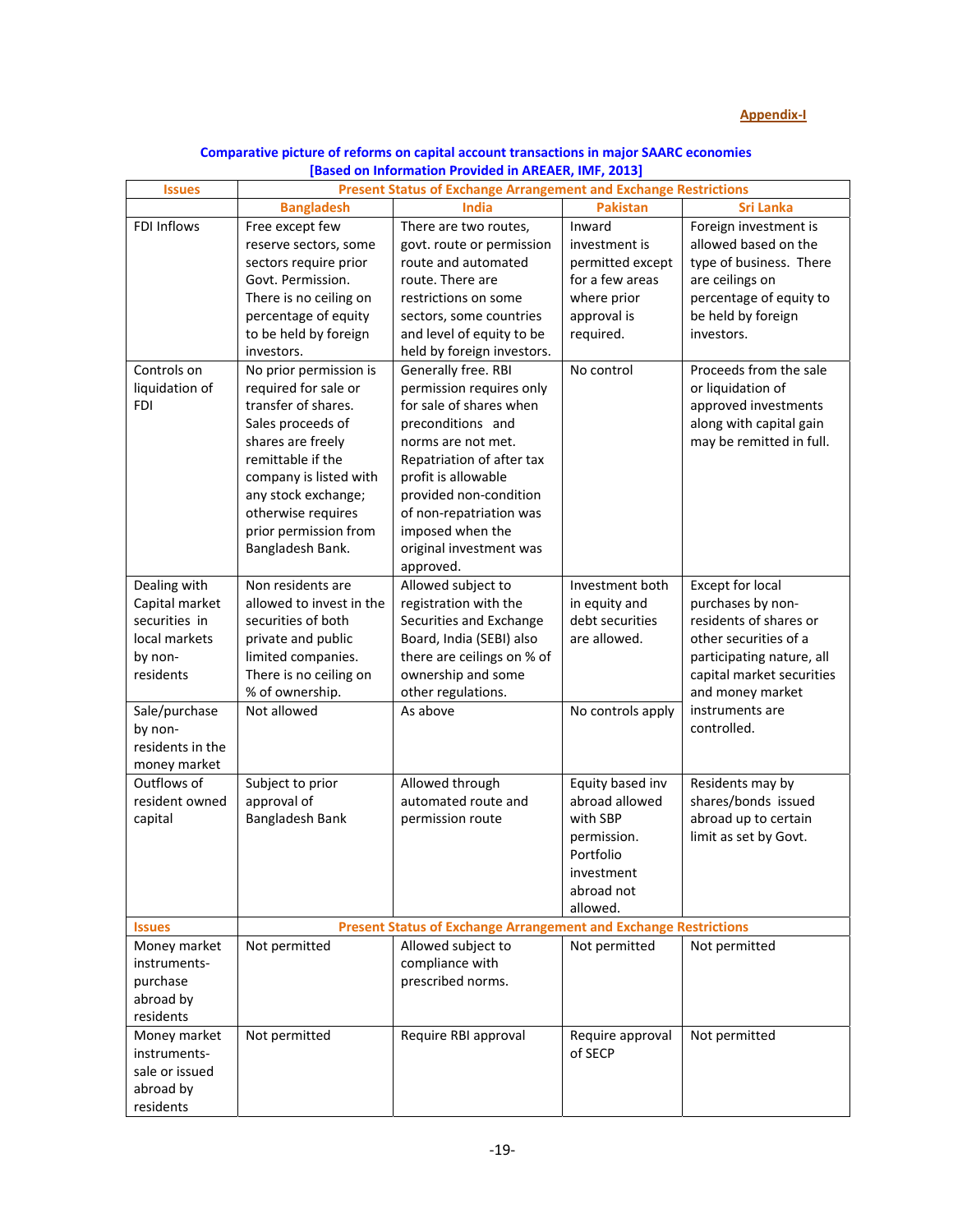| Borrowing from           | Subject to prior       | May be raised from         | Allowed up to      | Up to USD 30 mil for       |
|--------------------------|------------------------|----------------------------|--------------------|----------------------------|
| abroad other             | permission of Board of | abroad under the           | 12.5 yrs.          | three years ending Dec     |
| than short term          | Investment             | automated route subject    |                    | 2015. Higher amounts       |
|                          |                        | to RBI Guidelines.         |                    | require permission.        |
| Sale/Issue of            | Requires prior         | Allowed through            | Residents are      | Approval is required.      |
| share, bond or           | approval of BSEC and   | automated route subject    | allowed to issue   |                            |
| debt                     | Board of Investment    | to ceiling.                | bonds/other        |                            |
| instruments              | for equity and debt    |                            | debt securities    |                            |
| abroad by                | instruments            |                            | with SECP          |                            |
| residents                | respectively.          |                            | approval.          |                            |
| Issue of shares          | Not allowed            | Issuance of collective inv | With permission    | Not allowed                |
| or debenture             |                        | securities by non-         | of SECP            |                            |
| locally by non-          |                        | residents in India is      |                    |                            |
| residents                |                        | permitted under some       |                    |                            |
|                          |                        | conditions.                |                    |                            |
| <b>Financial credits</b> | Credit to non-resident | Allowed in some cases      | Not allowed,       | Banks may extends          |
| by residents to          | individuals requires   |                            | However, ADs       | rupee credit facilities to |
| non-residents            | prior BB approval.     |                            | may extend         | non-resident controlled    |
|                          | However, banks may     |                            | rupee ODs to       | companies incorporated     |
|                          | extend Taka credit     |                            | foreign nationals. | in Sri Lanka               |
|                          | facilities to non-     |                            |                    |                            |
|                          | resident controlled    |                            |                    |                            |
|                          | companies              |                            |                    |                            |
|                          | incorporated in        |                            |                    |                            |
|                          | Bangladesh.            |                            |                    |                            |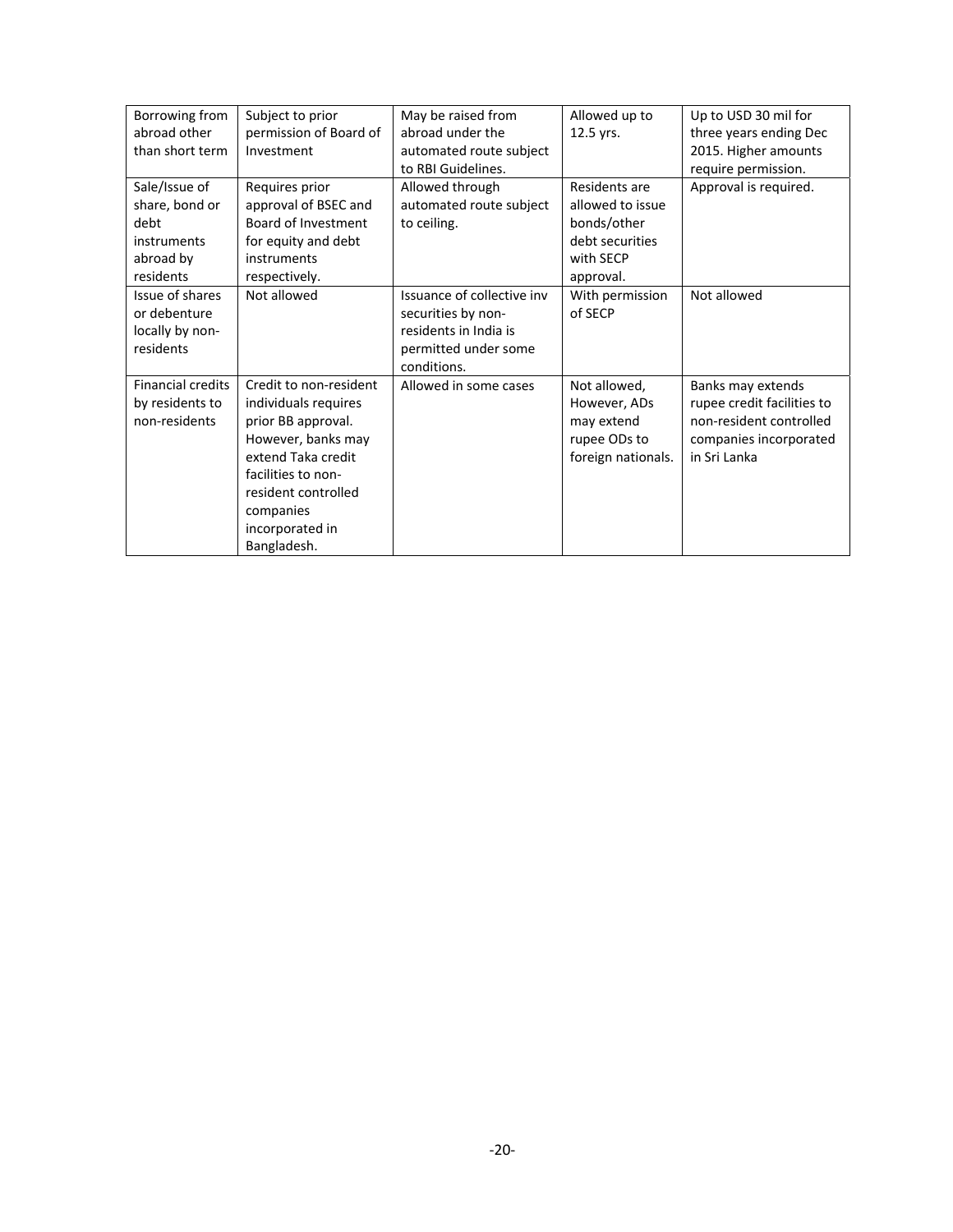**Roadmap for liberalization of the foreign exchange towards full capital account openness in Bangladesh** 

Under the technical assistance from IMF, BB recently has framed a road map for further liberalization of the foreign exchange regime towards greater capital account openness. Under this program, 17 action agenda i.e. measures have been identified for being implemented within the next five years (by September 2017). The actions will have to be implemented in different phase's viz. short, medium and long term. The roadmap was aimed at creating 'a better environment for trade and investments' as part of a phased approach, easing resident business environment abroad to promote global integration. As per the said roadmap, the authority is supposed to withdraw restrictions on the capital account inconvertibility by 2017 to help Bangladeshis to invest abroad. The roadmap envisages the outflow of capital owned by Bangladeshis for investments abroad, short-term foreign investments in the currency market and bringing about reforms to minimize regulatory and administrative bottlenecks centering on FDI implementation. Other areas falling under the roadmap include review of a number of policies such as access of foreign-owned businesses to domestic borrowing, reporting system on import and export, simplification foreign direct investment procedures including net asset valuation rules, the repatriation of divestment from unlisted firms and procedures for short-term inflows from nonresident Bangladeshis. The roadmap also plans to set up a multi-stakeholder high-profile consultative body for recommendations on phased opening of capital account and draft of associated rules and regulations.

The authors broadly agree with the actions and their sequence of implantation as stated in the said roadmap and would like to suggest further liberalization toward greater capital account openness as mentioned in the road map. Based on the action agenda to be implanted in different phases authors would like to suggest further liberalization towards capital account convertibility may be follows:

#### **Phase -1: Short Term (To be implemented by 2014)**

- Reviewing the existing foreign exchange regime for all current account transactions
- Reviewing reporting routines for all current transactions
- Revision of Foreign Exchange Regulation Act 1947
- Devising communication strategy for effective dissemination policy;
- Setting up multi stakeholder high profile consultative body;
- Setting-up BB-Authorized Dealers Forum for regular dialogues fostering understanding of Fx policies;
- Review of operational modalities for money changers to enhance their viability and usefulness.

#### **Phase II: Medium (To be implemented by 2016)**

- Develop mechanisms and instruments to manage capital flows, safeguarding stability.
- Initiate Fx Transaction capacity enhancement programs in banks, including risk management.
- Review and simplify rules/procedures for short term inflows, especially from NRBs.
- Review FDI procedures, including the NAV valuation rule repatriation of disinvestment from unlisted firms, for feasible modification.

#### **Phase III: Long Term (To be implemented 2018)**

- Permit selective outflow of resident-owned capital for money market investments abroad.
- Follow up consultative committee suggestions on phased opening of foreign investment by residents
- Open up for short term money market inflows, subject to prudential regulation.

#### **Preconditions for Moving into Full Convertibility-**

Several studies have suggested that to move into full convertibility, some preconditions must be met, of which followings are more significant: